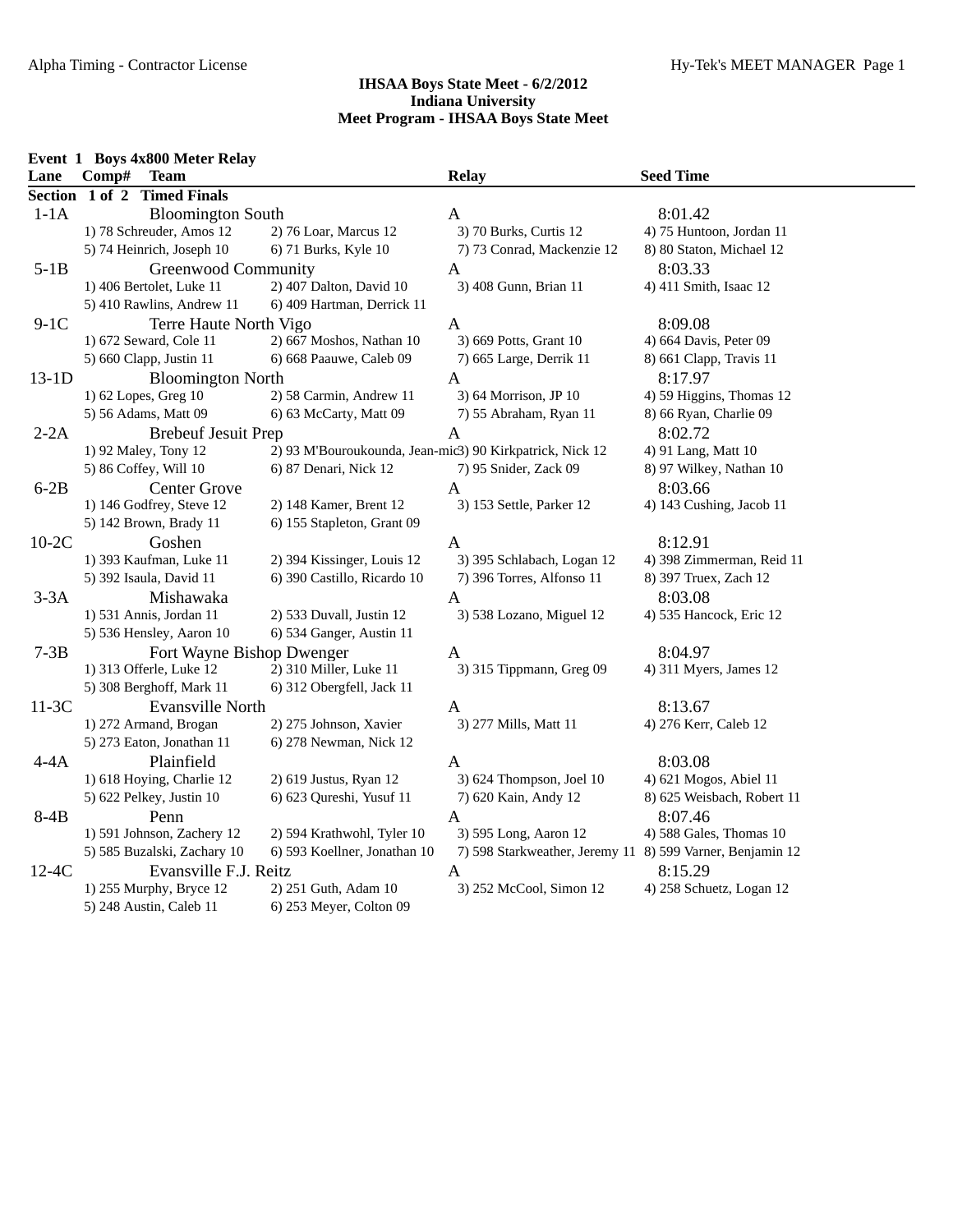|         | Section 2 of 2 Timed Finals(Event 1 Boys 4x800 Meter Relay) |                              |                             |                              |
|---------|-------------------------------------------------------------|------------------------------|-----------------------------|------------------------------|
| $1-1A$  | <b>Lawrence Central</b>                                     |                              | A                           | 7:50.64                      |
|         | 1) 478 Ball, Chandler 11                                    | 2) 491 Marshall, Carter 12   | 3) 482 Dorsey, Matt 11      | 4) 496 Turner, Adam 11       |
|         | 5) 488 Hester, Cole 11                                      | 6) 492 McGuire, Thomas 12    | 7) 493 Pereira, Ross 12     | 8) 490 Laster, Aaron 12      |
| $5-1B$  | Fort Wayne Snider                                           |                              | $\mathbf{A}$                | 7:56.40                      |
|         | 1) 349 Scott, Asher 11                                      | 2) 355 Williams, Adam 12     | 3) 352 Wappes, Isaac 11     | 4) 340 Dutton, Mitchell 12   |
|         | 5) 336 Black, Michael 12                                    | 6) 341 Ely, Marshall 11      | 7) 353 Wells, Dustin 10     | 8) 343 Lewis, Shauntis 12    |
| $9-1C$  | Carroll (Fort Wayne)                                        |                              | $\mathbf{A}$                | 7:58.38                      |
|         | 1) 123 Claxton, Eric 11                                     | 2) 128 Hess, Alexander 11    | 3) 129 Hester, John 12      | 4) 127 Harper, Jonathan 11   |
|         | 5) 130 Putt, Schuyler 12                                    | 6) 131 Salter, Kevin 09      | 7) 132 Slater, Mitchell 10  | 8) 126 Gater, Kyle 11        |
| $13-1D$ | Franklin Central                                            |                              | $\mathbf{A}$                | 8:00.56                      |
|         | 1) 363 Gray, Dakota 11                                      | 2) 370 Rapp, Trevor 11       | 3) 367 Nanavaty, Aaron 12   | 4) 373 Wright, Shane 11      |
|         | 5) 369 Presnell, Austin 11                                  | 6) 361 Crist, Jason 12       | 7) 371 Shaw, Matt 12        | 8) 366 Martin, Andrice 11    |
| $2-2A$  | Fishers                                                     |                              | A                           | 7:52.89                      |
|         | 1) 285 Foster, Nikko 11                                     | 2) 292 Mattiuz, Brendon 11   | 3) 287 Johnson, Myles 12    | 4) 293 Pollock, Robert 12    |
|         | 5) 289 LaBonne, Chase 09                                    | 6) 286 Heiniger, Colton 11   | 7) 288 Kraft, Calvin 10     | 8) 296 Warren, Tyler 10      |
| $6-2B$  | <b>Crown Point</b>                                          |                              | $\mathbf{A}$                | 7:57.01                      |
|         | 1) 197 Seamon, Zack 10                                      | 2) 199 Walters, Daniel 11    | 3) 186 Cierniak, Tom 11     | 4) 190 Kucic, Travis 11      |
|         | 5) 192 Morin, Nick 10                                       | 6) 195 Ray, Alex 11          | 7) 183 Banser, Eric 12      | 8) 185 Beyeler, Jonnie 11    |
| $10-2C$ | Carmel                                                      |                              | $\mathbf{A}$                | 7:59.04                      |
|         | 1) 108 George, Michael 10                                   | 2) 113 McMahon, Collin 10    | 3) 120 Williams, Daniel 11  | 4) 106 Evelo, John 12        |
|         | 5) 99 Appleton, Patrick 11                                  | 6) 102 Browning, Robert 10   | 7) 119 Turner, Corey 11     | 8) 101 Browning, Elliott 12  |
| $14-2D$ | Westfield                                                   |                              | A                           | 8:01.07                      |
|         | 1) 732 Rinne, Colin 10                                      | 2) 729 Gonzalez, Eric 10     | 3) 728 DuVall, Kyle 11      | 4) 730 Grimes, Caleb 11      |
|         | 5) 731 Leversen, Alex 12                                    | 6) 727 Bailey, Matt 09       | 7) 733 Sobczak, Sam 12      | 8) 734 Worthington, Ethan 10 |
| $3-3A$  | Pike                                                        |                              | $\mathbf{A}$                | 7:53.00                      |
|         | 1) 608 Laureano, Jose 11                                    | 2) 606 Garrett, Noah 11      | 3) 615 Wilson, Davon 12     | 4) 602 Austin, Gary 12       |
|         | 5) 613 Tebeje, Sammy 11                                     | 6) 611 Quinn, Quinn 09       |                             |                              |
| $7-3B$  | Andrean                                                     |                              | A                           | 7:57.11                      |
|         | 1) 4 Gough, Jeff 12                                         | 2) 5 Janiga, Nicholas 11     | 3) 9 Wolf, Blaine 12        | 4) 8 Stazinski, Chris 12     |
|         | 5) 7 Musgrave, Patrick 12                                   | 6) 6 Kalbfell, Lucas 11      |                             |                              |
| $11-3C$ | Muncie Central                                              |                              | $\mathbf{A}$                | 7:59.61                      |
|         | 1) 545 House, Daniel 12                                     | 2) 544 Hirst, Jace 11        | 3) 543 Helms, Jason 12      | 4) 546 House, Fabian 12      |
|         | 5) 542 Clay, Lucas 10                                       | 6) 547 Prybylla, E. Dean 10  |                             |                              |
| $4-4A$  | Avon                                                        |                              | $\mathbf{A}$                | 7:55.07                      |
|         | 1) 24 Voth, Conner 11                                       | 2) 12 Briggs, Luke 12        | 3) 27 Wieczorek, Spencer 12 | 4) 26 Wieczorek, Calvin 12   |
|         | 5) 25 Vu, Brandon 10                                        | 6) 15 Hughes, Ross 11        | 7) 17 Kleyn, Taylor 09      | 8) 18 Martin, Presley 10     |
| $8-4B$  | Chesterton                                                  |                              | $\mathbf{A}$                | 7:57.94                      |
|         | 1) 160 Biehl, Billy 09                                      | 2) 165 Palombizio, Austin 12 | 3) 167 Rusboldt, Tyler 12   | 4) 170 Troop, Joe 11         |
|         | 5) 161 Kearney, Andrew 11                                   | 6) 162 Kenney, Kevin 10      | 7) 163 McNicholas, Jacob 12 | 8) 171 Vore, Tyler 10        |
| $12-4C$ | North Harrison                                              |                              | $\mathbf{A}$                | 8:00.02                      |
|         | 1) 574 Guy, Joshua 12                                       | 2) 572 Chesser, Kyle 12      | 3) 573 Guy, Johnnie 12      | 4) 576 Reynolds, Jonathan 11 |
|         | 5) 575 Head, Jason 12                                       | 6) 577 Wetzel, Curtis 09     |                             |                              |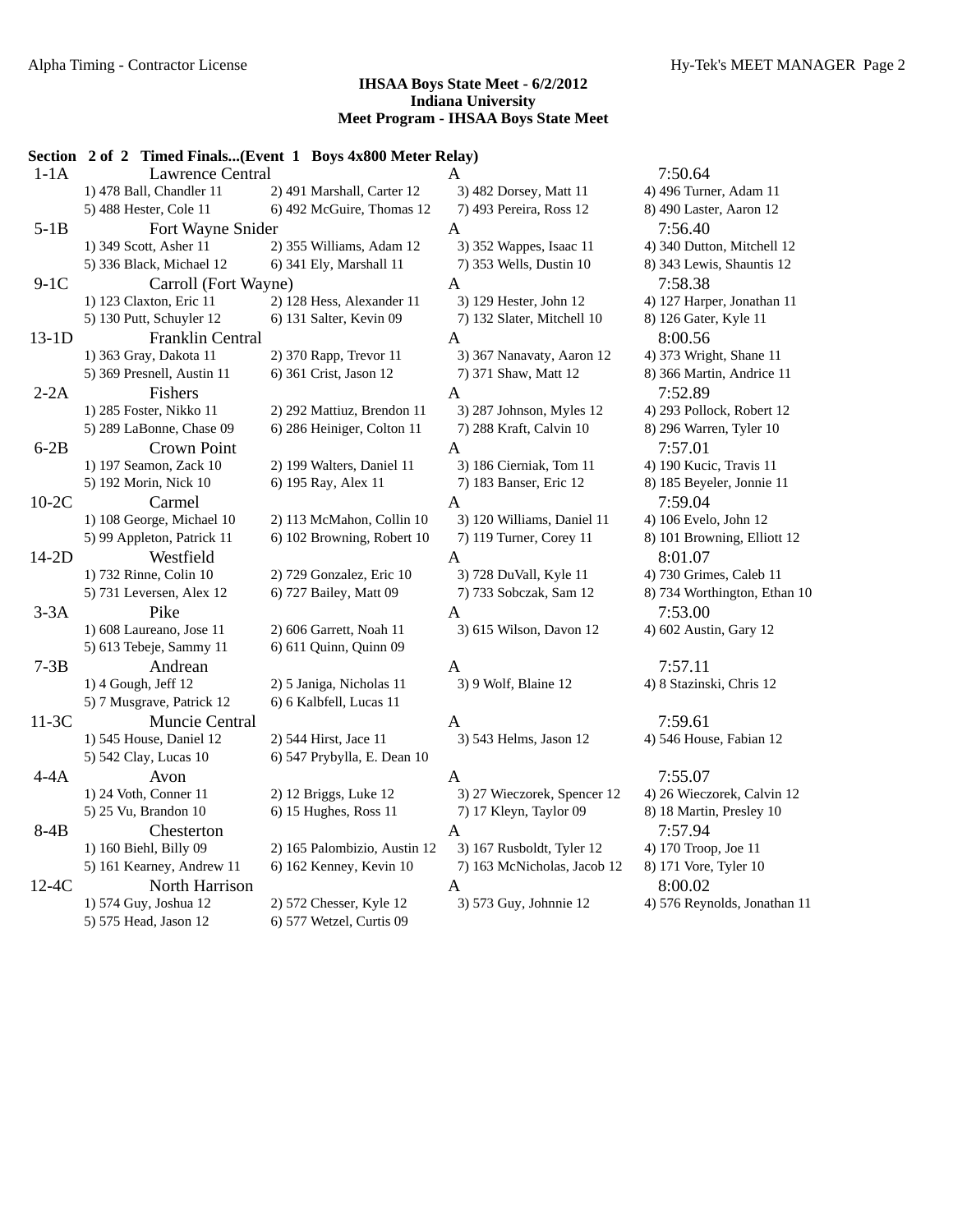#### **Event 2 Boys 100 Meter Dash**

**9 Advance: Top 2 Each Heat plus Next 3 Best Times**

| Lane                     | Comp#               | <b>Name</b>           | Year School          | <b>Seed Time</b> |  |
|--------------------------|---------------------|-----------------------|----------------------|------------------|--|
|                          | Heat 1 of 3 Prelims |                       |                      |                  |  |
| 1                        | 413                 | Cunningham, Logan     | 12 Hamilton Heights  | 11.41            |  |
| $\overline{c}$           | 699                 | Murry, Carrington     | 11 Warren Central    | 11.32            |  |
| 3                        | 610                 | Qualls, Quinntyn      | 12 Pike              | 11.10            |  |
| $\overline{\mathcal{L}}$ | 230                 | Millsaps, Davontea    | 11 Elkhart Memorial  | 10.99            |  |
| 5                        | 85                  | Strickland, Cornelius | 12 Bowman Leade      | 10.43            |  |
| 6                        | 554                 | Parrish, Jermaine     | 11 New Albany        | 11.01            |  |
| 7                        | 154                 | Stapleton, Conner     | 11 Center Grove      | 11.13            |  |
| 8                        | 339                 | Carlisle, Derrick     | 12 Fort Wayne Snider | 11.33            |  |
| 9                        | 263                 | Killebrew, Aaron      | 11 EV Harrison       | 11.51            |  |
|                          | Heat 2 of 3 Prelims |                       |                      |                  |  |
| 1                        | 525                 | Pierce, Cory          | 12 Martinsville      | 11.41            |  |
| $\overline{c}$           | 224                 | Selbe, John           | 12 Edgewood          | 11.28            |  |
| 3                        | 561                 | Clark, JaRon          | 12 North Central     | 11.09            |  |
| $\overline{\mathcal{A}}$ | 477                 | Schreiber, Scott      | 11 LaPorte           | 10.87            |  |
| 5                        | 527                 | Collins, Dylon        | 11 Merrillville      | 10.62            |  |
| 6                        | 432                 | Myles, Malik          | 10 Hammond High      | 11.03            |  |
| $\overline{7}$           | 522                 | McNeeley, Kegan       | 12 Manchester        | 11.13            |  |
| 8                        | 350                 | Swain, Tyrell         | 11 Fort Wayne Snider | 11.35            |  |
| 9                        | 689                 | Sandy, Tyler          | 12 Vincennes Lincoln | 11.52            |  |
|                          | Heat 3 of 3 Prelims |                       |                      |                  |  |
| 1                        | 500                 | Jones, Quinton        | 12 Leo               | 11.36            |  |
| $\overline{2}$           | 453                 | Johnson, Matthew      | 10 Lafayette Je      | 11.18            |  |
| 3                        | 487                 | Gray, Deontre         | 11 Lawrence Central  | 11.07            |  |
| 4                        | 627                 | Blake, Jeron          | 11 Portage           | 10.73            |  |
| 5                        | 206                 | Hall, Jacques         | 12 Ecc               | 10.63            |  |
| 6                        | 652                 | Thomas, Wesley        | South Bend Clay      | 11.05            |  |
| $\tau$                   | 449                 | Anthrop, Danny        | 12 Lafayette Ce      | 11.14            |  |
| 8                        | 365                 | Lynch, Kaleb          | 11 Franklin Central  | 11.35            |  |
| 9                        | 266                 | Rollins, Lawan        | 10 EV Harrison       | 11.53            |  |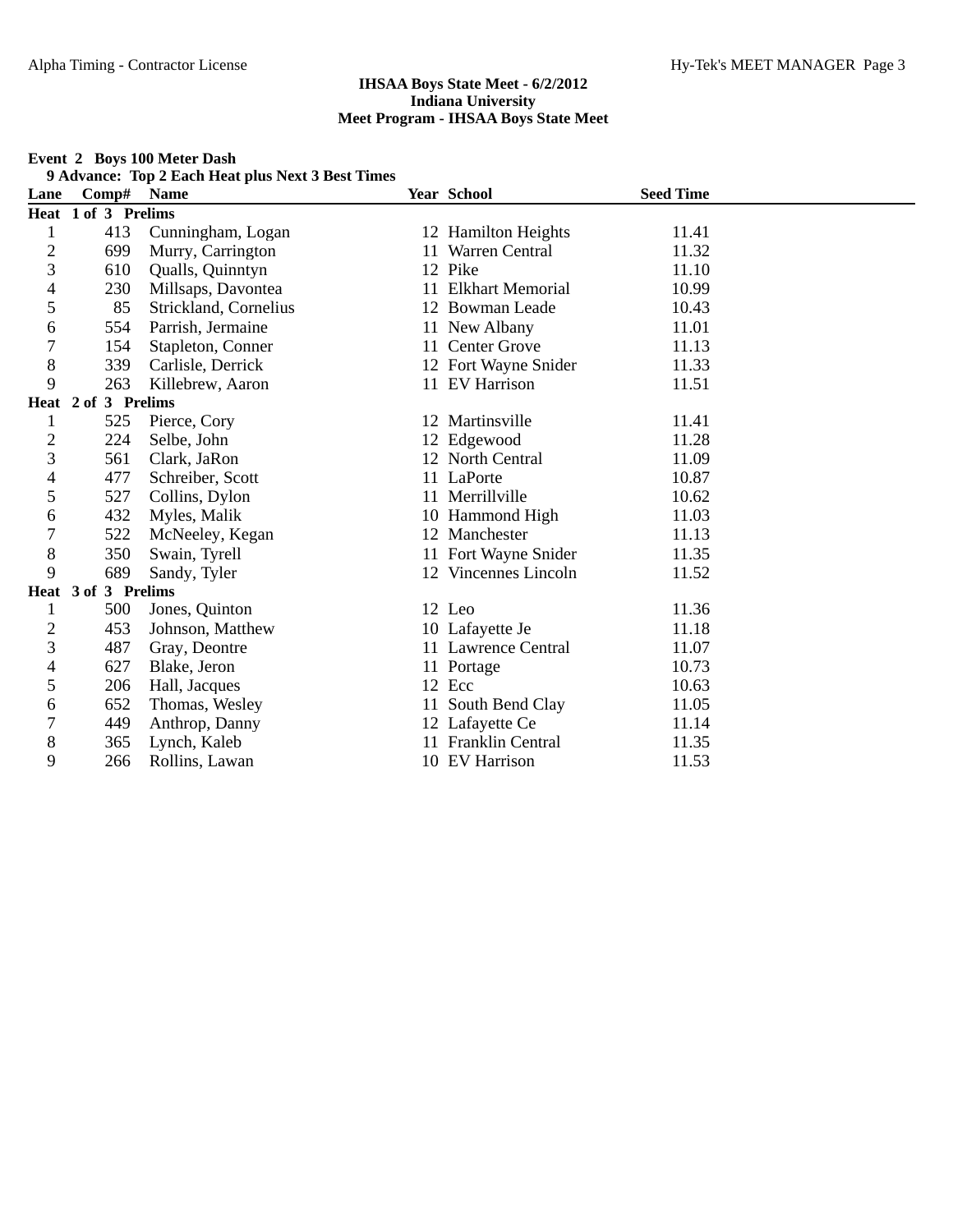|                |                     | $\lambda$ Auvance. Top 2 Each freat plus Next 3 Dest Thiles |    |                       |                  |
|----------------|---------------------|-------------------------------------------------------------|----|-----------------------|------------------|
| Lane           | Comp#               | <b>Name</b>                                                 |    | Year School           | <b>Seed Time</b> |
|                | Heat 1 of 3 Prelims |                                                             |    |                       |                  |
| 1              | 643                 | Tucker, Iman                                                |    | 12 Seymour            | 15.38            |
| $\overline{c}$ | 649                 | Hunt, Jordan                                                |    | 11 South Bend Clay    | 14.94            |
| 3              | 430                 | Wright, Jacob                                               |    | 10 Hamilton Sou       | 14.83            |
| 4              | 264                 | Malvern, Jamey                                              |    | 12 EV Harrison        | 14.55            |
| 5              | 387                 | Mahome, Deante                                              |    | 12 Gary West Side     | 14.34            |
| 6              | 290                 | Leamer, Max                                                 |    | 11 Fishers            | 14.64            |
| 7              | 402                 | Dickerson, Jr., Matthew                                     |    | 12 Greenfield-Central | 14.89            |
| 8              | 474                 | Leu, Creig                                                  |    | 12 Lakeland           | 14.95            |
| 9              | 280                 | Haury, Jacob                                                |    | 12 EV Reitz Memoria   | 15.46            |
|                | Heat 2 of 3 Prelims |                                                             |    |                       |                  |
| 1              | 539                 | Williams, Curlean                                           |    | 12 Mishawaka          | 15.38            |
| $\overline{c}$ | $\overline{2}$      | Dabney, Derrick                                             |    | 12 Anderson           | 14.92            |
| 3              | 357                 | Mable, Adrian                                               |    | 11 FW South Side      | 14.83            |
| 4              | 479                 | Brown, Da Quan                                              |    | 11 Lawrence Central   | 14.53            |
| 5              | 415                 | Bray, Zach                                                  |    | 12 Hamilton Sou       | 14.48            |
| 6              | 84                  | Gibson, Marsillis                                           |    | 11 Bowman Leade       | 14.74            |
| 7              | 122                 | Cavender, Ryan                                              |    | 12 Carroll FW         | 14.90            |
| 8              | 446                 | Killings, Taylor                                            |    | 12 Kokomo             | 14.95            |
| 9              | 260                 | Blackman, Eric                                              |    | 11 EV Harrison        | 15.44            |
|                | Heat 3 of 3 Prelims |                                                             |    |                       |                  |
| 1              | 157                 | Tandy, Evan                                                 |    | 10 Center Grove       | 15.24            |
| $\overline{c}$ | 166                 | Ruff, Richie                                                |    | 12 Chesterton         | 14.92            |
| 3              | 431                 | McCloud, Greg                                               |    | 12 Hammond High       | 14.82            |
| 4              | 529                 | Jamerson, Austin                                            |    | 11 Merrillville       | 14.49            |
| 5              | 109                 | Herman, Jimmy                                               | 12 | Carmel                | 14.49            |
| 6              | 703                 | Smith, Reggie                                               |    | 12 Warren Central     | 14.76            |
| 7              | 48                  | Neely, Marcus                                               |    | 12 Ben Davis          | 14.91            |
| 8              | 81                  | Stidd, Eli                                                  |    | 11 Bloomington South  | 15.21            |
| 9              | 505                 | Stamm, Grant                                                |    | 10 Linton-Stockton    | 15.48            |

#### **Event 3 Boys 110 Meter Hurdles 9 Advance: Top 2 Each Heat plus Next 3 Best Times**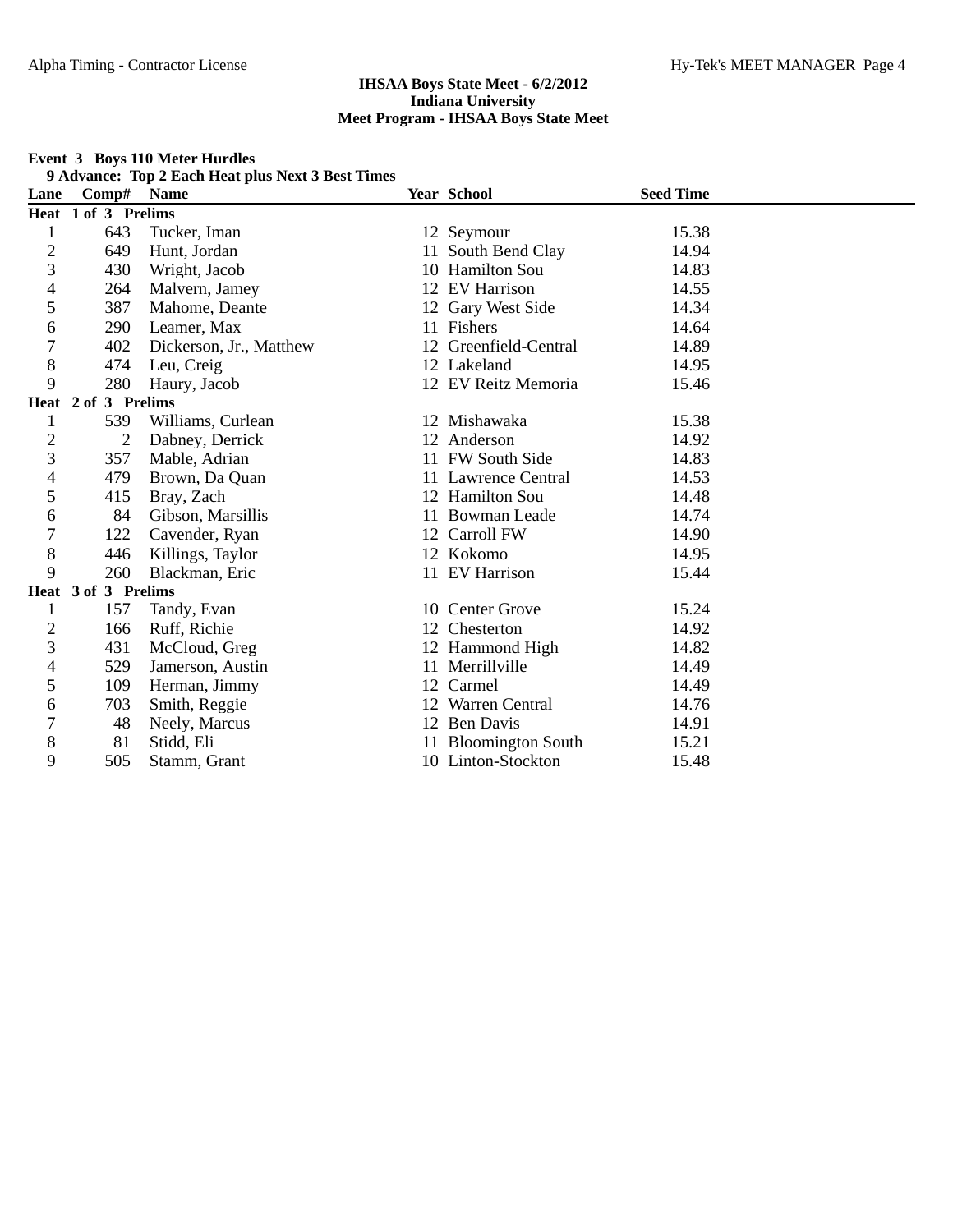#### **Event 4 Boys 200 Meter Dash**

**9 Advance: Top 2 Each Heat plus Next 3 Best Times**

| Lane                     | Comp#               | <b>Name</b>           | Year School          | <b>Seed Time</b> |  |
|--------------------------|---------------------|-----------------------|----------------------|------------------|--|
|                          | Heat 1 of 3 Prelims |                       |                      |                  |  |
| 1                        | 689                 | Sandy, Tyler          | 12 Vincennes Lincoln | 22.79            |  |
| $\overline{c}$           | 457                 | Wallace, Lucas        | 11 Lafayette Je      | 22.62            |  |
| 3                        | 141                 | Roby, John            | 12 Cathedral         | 22.30            |  |
| $\overline{\mathcal{A}}$ | 85                  | Strickland, Cornelius | 12 Bowman Leade      | 21.27            |  |
| 5                        | 610                 | Qualls, Quinntyn      | 12 Pike              | 22.11            |  |
| 6                        | 589                 | Grant, Thomas         | 11 Penn              | 22.14            |  |
| 7                        | 485                 | Gardner, Marciellion  | 12 Lawrence Central  | 22.34            |  |
| 8                        | 449                 | Anthrop, Danny        | 12 Lafayette Ce      | 22.64            |  |
| 9                        | 68                  | Wilson, Delvon        | 09 Bloomington North | 23.08            |  |
|                          | Heat 2 of 3 Prelims |                       |                      |                  |  |
| 1                        | 455                 | McQuay, Carl          | 11 Lafayette Je      | 22.77            |  |
| $\overline{c}$           | 647                 | Vann, Shaquille       | 10 South Bend Adams  | 22.54            |  |
| 3                        | 281                 | Baumgartner, Brett    | 11 Fairfield         | 22.29            |  |
| $\overline{\mathcal{L}}$ | 206                 | Hall, Jacques         | 12 Ecc               | 21.80            |  |
| 5                        | 476                 | McCoy, Payton         | 12 LaPorte           | 22.09            |  |
| 6                        | 324                 | Kelley, Tyvon         | 10 FW North Side     | 22.16            |  |
| 7                        | 554                 | Parrish, Jermaine     | 11 New Albany        | 22.39            |  |
| 8                        | 705                 | Thomas, Isaiah        | 09 Warren Central    | 22.67            |  |
| 9                        | 263                 | Killebrew, Aaron      | 11 EV Harrison       | 23.13            |  |
|                          | Heat 3 of 3 Prelims |                       |                      |                  |  |
| 1                        | 202                 | Douthit, Tyler        | 11 East Central      | 22.76            |  |
| $\overline{c}$           | 525                 | Pierce, Cory          | 12 Martinsville      | 22.44            |  |
| 3                        | 561                 | Clark, JaRon          | 12 North Central     | 22.18            |  |
| 4                        | 462                 | Duggan, Isiah         | 12 Lake Central      | 21.84            |  |
| 5                        | 627                 | Blake, Jeron          | 11 Portage           | 21.87            |  |
| 6                        | 384                 | Frickey, Todd         | 12 Garrett           | 22.17            |  |
| 7                        | 358                 | Ford, Shamarcus       | 10 Fort Wayne Wayne  | 22.42            |  |
| 8                        | 152                 | Reckert, Quentin      | 11 Center Grove      | 22.76            |  |
| 9                        | 279                 | VanLeer, Logan        | 12 Evansville North  | 23.14            |  |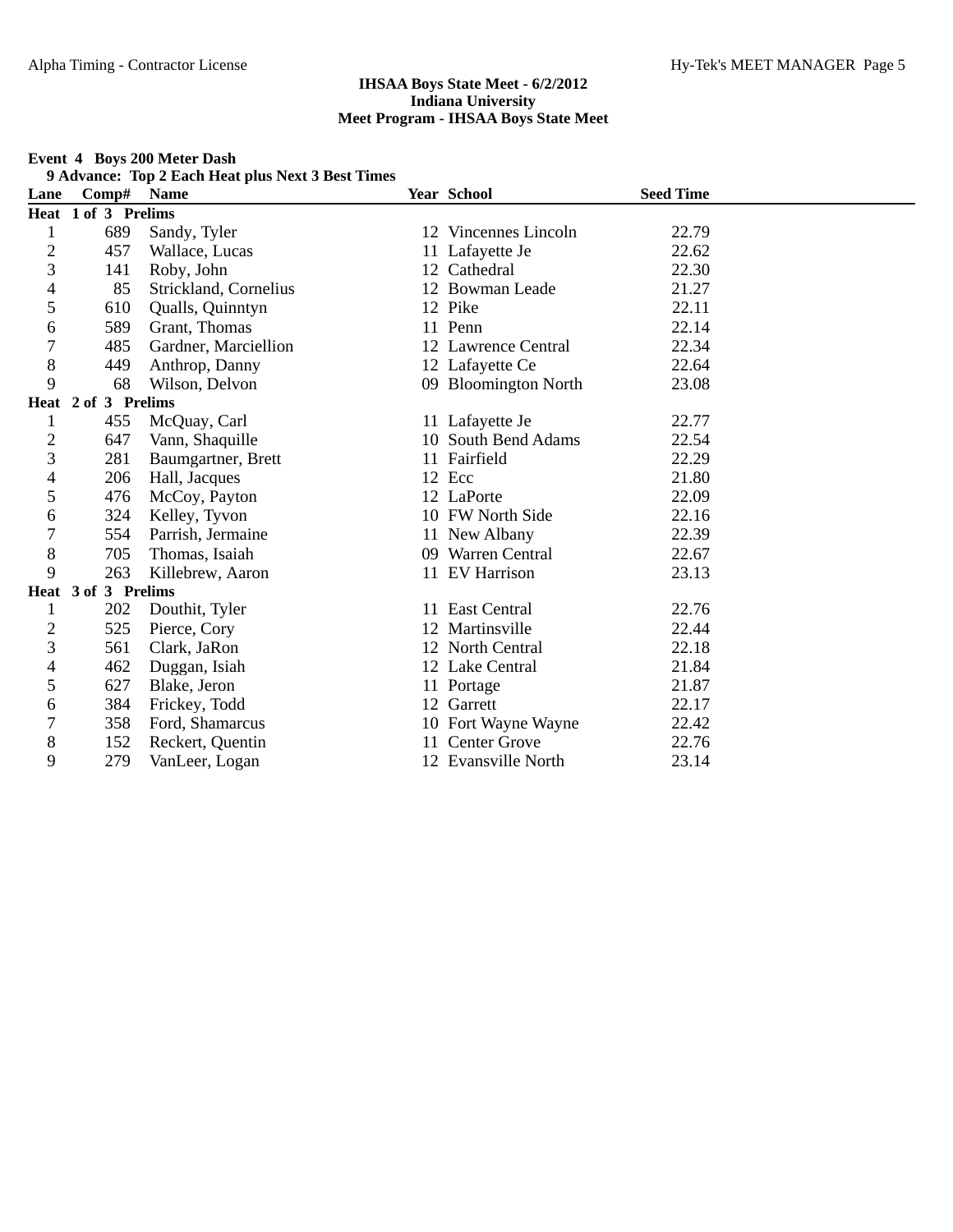| Event 5 Boys 1600 Meter Run |            |                     |    |                      |                  |  |
|-----------------------------|------------|---------------------|----|----------------------|------------------|--|
| Lane                        | Comp# Name |                     |    | Year School          | <b>Seed Time</b> |  |
| Section 1 of 1              |            | <b>Timed Finals</b> |    |                      |                  |  |
| $5-1A$                      | 710        | Coon, Ellis         |    | 10 Warsaw Community  | 4:20.56          |  |
| $4-1B$                      | 540        | Passmore, Michael   |    | 11 Mooresville       | 4:17.56          |  |
| $11-1C$                     | 219        | Neideck, Joshua     |    | 10 Eastbrook         | 4:24.57          |  |
| $6-2A$                      | 271        | Schickel, Tyler     |    | 12 EV Mater Dei      | 4:20.77          |  |
| $7-2B$                      | 718        | Poyner, Jacob       |    | 11 Warsaw Community  | 4:22.05          |  |
| $12-2C$                     | 498        | Murphy, Joe         |    | 10 Lawrence North    | 4:25.31          |  |
| $1-3A$                      | 425        | Reeder, Troy        |    | 11 Hamilton Sou      | 4:15.43          |  |
| $8-3B$                      | 361        | Crist, Jason        |    | 12 Franklin Central  | 4:22.59          |  |
| $13-3C$                     | 678        | Hambrock, Logan     |    | 11 TH South          | 4:25.35          |  |
| $2-4A$                      | 742        | Berger, Samuel      |    | 12 Zionsville        | 4:15.95          |  |
| $9-4B$                      | 724        | Handshoe, Kevin     |    | 12 West Noble        | 4:23.13          |  |
| $14-4C$                     | 182        | Stamm, Gil          |    | 12 Connersville      | 4:25.45          |  |
| $3-5A$                      | 412        | Garrett, Kent       |    | 12 Guerin Catholic   | 4:16.88          |  |
| $10-5B$                     | 478        | Ball, Chandler      |    | 11 Lawrence Central  | 4:23.47          |  |
| $15-5C$                     | 725        | Kump, Andrew        |    | 12 West Vigo         | 4:25.45          |  |
| $16-6A$                     | 50         | Sharkey, Robert     |    | 11 Ben Davis         | 4:25.57          |  |
| $21-6B$                     | 556        | Dye, Tanner         |    | 11 New Castle Chrys  | 4:26.94          |  |
| $26-6C$                     | 548        | Bolanowski, Tommy   |    | 10 Munster           | 4:29.94          |  |
| $17-7A$                     | 563        | Huffman, James      |    | 10 North Central     | 4:25.67          |  |
| $22 - 7B$                   | 617        | Parker, Cain        |    | 11 Pike Central      | 4:27.60          |  |
| $27-7C$                     | 526        | Tincher, Aaron      |    | 10 Martinsville      | 4:32.84          |  |
| $18-8A$                     | 127        | Harper, Jonathan    | 11 | Carroll FW           | 4:26.22          |  |
| $23-8B$                     | 318        | Reinking, Jacob     |    | 11 FW Concordia      | 4:27.60          |  |
| 28-8C                       | 576        | Reynolds, Jonathan  |    | 11 North Harrison    | 4:34.39          |  |
| 19-9A                       | 656        | Zielinski, Joey     | 12 | SB St Joseph's       | 4:26.53          |  |
| $24-9B$                     | 72         | Chandler, Mark      |    | 12 Bloomington South | 4:28.80          |  |
| $20-10A$                    | 475        | Hubner, Mitchell    |    | 12 LaPorte           | 4:26.69          |  |
| $25-10B$                    | 687        | Aljobeh, Ahmad      |    | 12 Valparaiso        | 4:29.14          |  |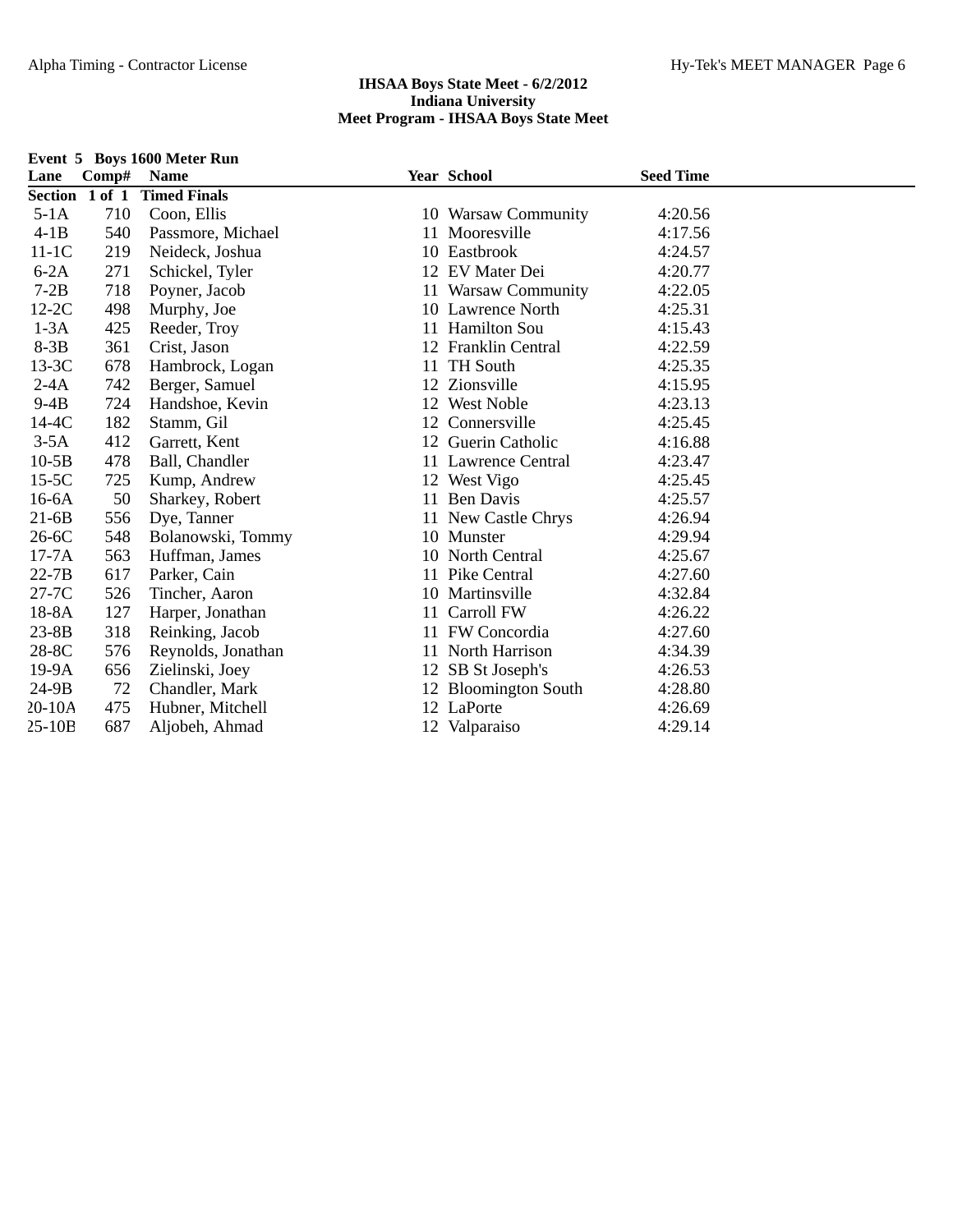|                |            | Event 6 Boys 4x100 Meter Relay |                                                            |                                                         |                             |
|----------------|------------|--------------------------------|------------------------------------------------------------|---------------------------------------------------------|-----------------------------|
| Lane           | Comp# Team |                                |                                                            | <b>Relay</b>                                            | <b>Seed Time</b>            |
|                |            | Section 1 of 3 Timed Finals    |                                                            |                                                         |                             |
|                |            | East Noble                     |                                                            | A                                                       | 43.57                       |
|                |            | 1) 216 Mundon, Kyle 11         | 2) 218 Yoquelet, Nicholas 12                               | 3) 217 Ritchie, Tyler 11                                | 4) 215 Mable, Brandon 10    |
|                |            | 5) 212 Bradley, Logan 09       | 6) 214 Butler, Eric 11                                     | 7) 213 Brown, Nathan 12                                 |                             |
| 2              |            | <b>Franklin Community</b>      |                                                            | A                                                       | 43.43                       |
|                |            | 1) 377 Moran, Jacob 12         | 2) 378 Murr, Brian 12                                      | 3) 379 Pfifer, James 12                                 | 4) 380 Scott, Anthony 12    |
|                |            | 5) 375 Cox, Josh 09            | 6) 376 Cunningham, Cy 12                                   | 7) 374 Campbell, Jacob 12                               | 8) 381 Shepherd, Adam 10    |
| 3              |            | <b>Center Grove</b>            |                                                            | A                                                       | 43.40                       |
|                |            | 1) 147 Hutson, Logan 10        | 2) 151 Norris, Max 09                                      | 3) 152 Reckert, Quentin 11                              | 4) 154 Stapleton, Conner 11 |
|                |            | 5) 149 Morris, Lane 10         | 6) 144 Elder, O'Rion 12                                    |                                                         |                             |
| 4              |            | <b>Hamilton Southeastern</b>   |                                                            | A                                                       | 43.25                       |
|                |            | 1) 428 Smith, Deaon 11         | 2) 422 Fuller, Khalid 10                                   | 3) 424 Polk, Cameron 10                                 | 4) 429 Turner, Lloyd 10     |
|                |            | 5) 415 Bray, Zach 12           | 6) 418 Christensen, Taylor 11                              | 7) 414 Badua, Phoenix 10                                | 8) 420 Davis, Ryan 11       |
| 5              |            | Cathedral                      |                                                            | A                                                       | 43.31                       |
|                |            | 1) 136 Dotson, Malcolm 09      | 2) 137 Harvey, Derrick 10                                  | 3) 139 Mulligan, Bobby 12                               | 4) 141 Roby, John 12        |
|                |            | 5) 140 Riley, Josh 10          | 6) 138 McLaurin, Terry 10                                  |                                                         |                             |
| 6              |            | <b>Warsaw Community</b>        |                                                            | A                                                       | 43.33                       |
|                |            | 1) 720 Rooney, Zachery 12      | 2) 715 Kolbe, Nathan 11                                    | 3) 711 Furnivall, Gabriel 10                            | 4) 717 McClone, Tristan 10  |
|                |            | 5) 707 Anderson, Taylor 11     | 6) 708 Chalmers, Daniel 10                                 | 7) 712 Goon, Chad 10                                    | 8) 721 Stone, Nathan 12     |
| $\overline{7}$ |            | New Albany                     |                                                            | A                                                       | 43.53                       |
|                |            | 1) 553 Middleton, Francis 12   | 2) 555 Payton, Tuwan 10                                    | 3) 550 Bradley, Ryan 11                                 | 4) 554 Parrish, Jermaine 11 |
|                |            | 5) 552 McClain, Jeffontae 10   | 6) 551 Diehl, Michael 11                                   |                                                         |                             |
| 8              |            | <b>Evansville Bosse</b>        |                                                            | A                                                       | 43.84                       |
|                |            | 1) 240 Jones, Avion 12         |                                                            | 2) 242 Norman, DeKorvian 10 3) 243 Rodriguez, Carlos 11 | 4) 244 Stewart, Brandon 12  |
|                |            | 5) 245 Wall, Jyrron 11         | 6) 246 Washington, Julian 12                               |                                                         |                             |
| 9              |            | Evansville F.J. Reitz          |                                                            | A                                                       | 43.93                       |
|                |            |                                | 1) 249 Barrell-Carter, Ashton 10 2) 250 Drummer, Geramy 09 | 3) 254 Mossberger, Robert 11                            | 4) 256 Opperman, Travis 10  |
|                |            | 5) 257 Redding, Sergius 11     | 6) 259 Toregano, Atoka 11                                  |                                                         |                             |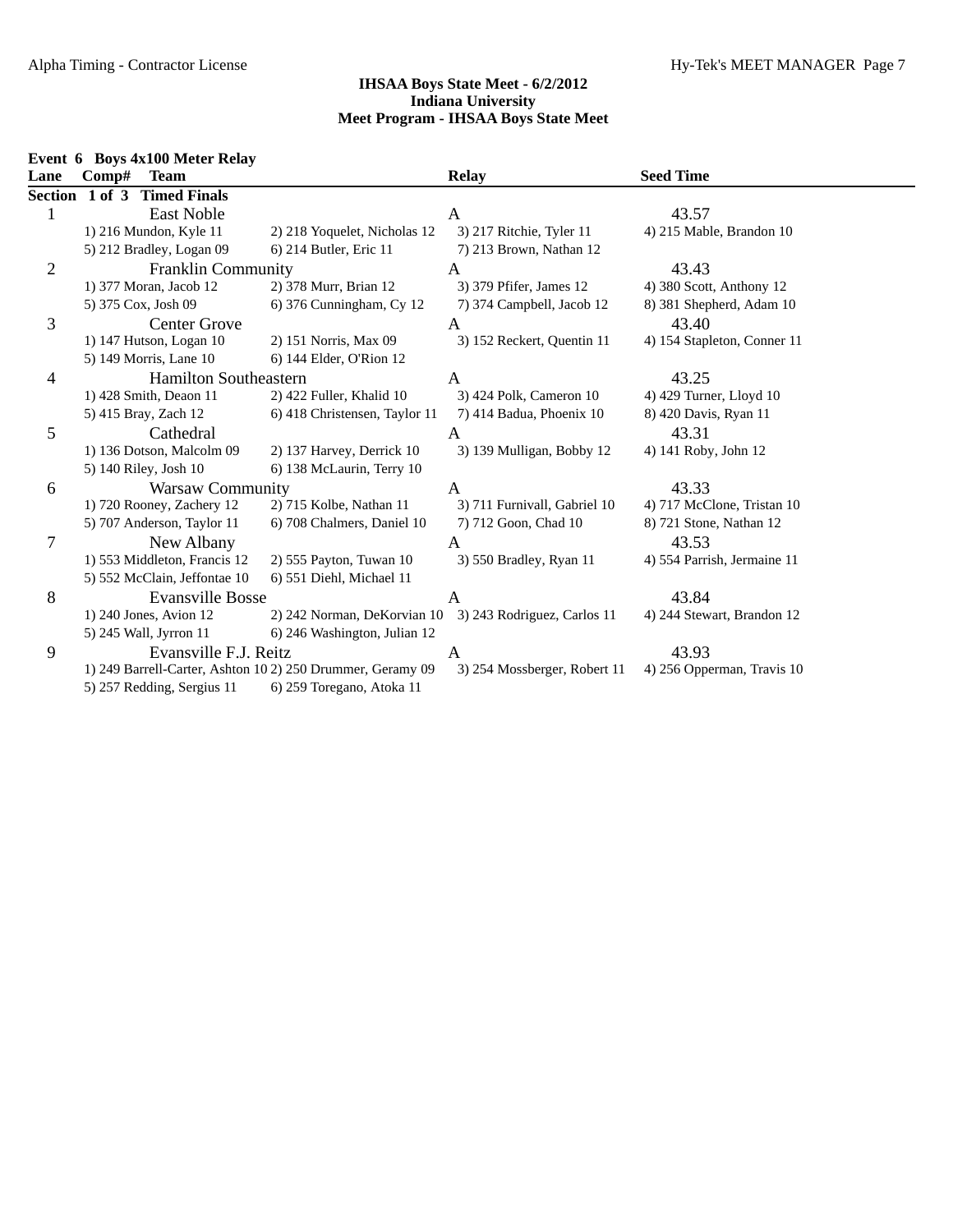|              | Section 2 of 3 Timed Finals(Event 6 Boys 4x100 Meter Relay) |                                                            |                             |                              |
|--------------|-------------------------------------------------------------|------------------------------------------------------------|-----------------------------|------------------------------|
|              | Leo                                                         |                                                            |                             | 43.12                        |
|              | 1) 500 Jones, Quinton 12                                    | 2) 502 Richardville, Patrick 10 3) 503 Rohrbacher, Reid 11 |                             | 4) 501 Merkler, Cayden 11    |
|              | 5) 499 Carr, Trevon 12                                      |                                                            |                             |                              |
| $\mathbf{2}$ | Jeffersonville                                              |                                                            | A                           | 43.05                        |
|              | 1) 438 Hines, Austin 10                                     | 2) 443 Scott, Chase 11                                     | 3) 440 Mack, Isaiah 09      | 4) 437 Dowdell, Tyrell 11    |
|              | 5) 441 Morales, David 10                                    | 6) 442 Oliver, Guy 09                                      | 7) 439 Kahl, Tyler 11       |                              |
| 3            | Warren Central                                              |                                                            | A                           | 43.03                        |
|              | 1) 692 Abdullah, Karim 12                                   | 2) 697 Jefferson, Jarret 12                                | 3) 699 Murry, Carrington 11 | 4) 705 Thomas, Isaiah 09     |
|              | 5) 696 Donnerson, Larinzo 12                                | 6) 701 Ray, Tierney 12                                     | 7) 694 Cornner, Michael 09  | 8) 706 Williams, Damonte' 09 |
| 4            | Crown Point                                                 |                                                            | A                           | 42.85                        |
|              | 1) 187 Honaker, Wess 09                                     | 2) 193 Netluch, Matthew 11                                 | 3) 191 McRae, Logan 12      | 4) 198 Shannon, Rogerick 12  |
|              | 5) 194 Polus, Luke 09                                       | 6) 196 Rodriguez, Christian 10                             | 7) 184 Benton, Chris 12     | 8) 200 Worley, Tylor 10      |
| 5            | Evansville Harrison                                         |                                                            | A                           | 42.89                        |
|              | 1) 261 Hansen, Nick 10                                      | 2) 262 Howard, Jerel 10                                    | 3) 263 Killebrew, Aaron 11  | 4) 264 Malvern, Jamey 12     |
|              | 5) 265 Pruitt, David 10                                     | 6) 266 Rollins, Lawan 10                                   | 7) 267 Stewart, Markes 11   | 8) 268 Sullivan, Kevontae 11 |
| 6            | Avon                                                        |                                                            | A                           | 42.90                        |
|              | 1) 10 Akinyosoye, Sogo 11                                   | 2) 14 Gibson, Matt 12                                      | 3) 20 Mikell, Devyn 11      | 4) 21 Moses, Antwoine 11     |
|              | 5) 19 Mayberry, James 10                                    | 6) 13 Fall, Mouhammed 11                                   | 7) 16 Jones, Taylor 09      | 8) 22 Sia, Brice 12          |
| 7            | Lake Central                                                |                                                            | A                           | 43.10                        |
|              | 1) 471 Trembacki, Randy 12                                  | 2) 463 Duggan, Issac 12                                    | 3) 462 Duggan, Isiah 12     | 4) 466 Lauerman, Robert 12   |
|              | 5) 464 Gomez, Ethan 9                                       | 6) 470 Tellas, Tim 12                                      | 7) 460 Bielawski, Brian 12  | 8) 473 Wopinski, Allen 12    |
| 8            | <b>Madison Consolidated</b>                                 |                                                            | A                           | 43.19                        |
|              | 1) 520 Sherbahn, Wayne 11                                   | 2) 518 Partee, Jordan 10                                   | 3) 515 Fish, Ryan 12        | 4) 516 Konkle, Logan 12      |
|              | 5) 519 Scott, Josh 11                                       | 6) 517 Palmer, Nick 09                                     | 7) 521 Tucker, Kyle 09      |                              |
| 9            | East Chicago Central                                        |                                                            | A                           | 43.23                        |
|              | 1) 211 Stewart, Jason 10                                    | 2) 204 Carter, Marteyveus 10                               | 3) 208 Hunt, Anthony 10     | 4) 206 Hall, Jacques 12      |
|              | 5) 207 Hobson, Robert 11                                    | 6) 205 Fairley, Larunte 11                                 | 7) 210 Shaw, Patrick 10     | 8) 203 Burnett, Tre' Quan 10 |
|              |                                                             |                                                            |                             |                              |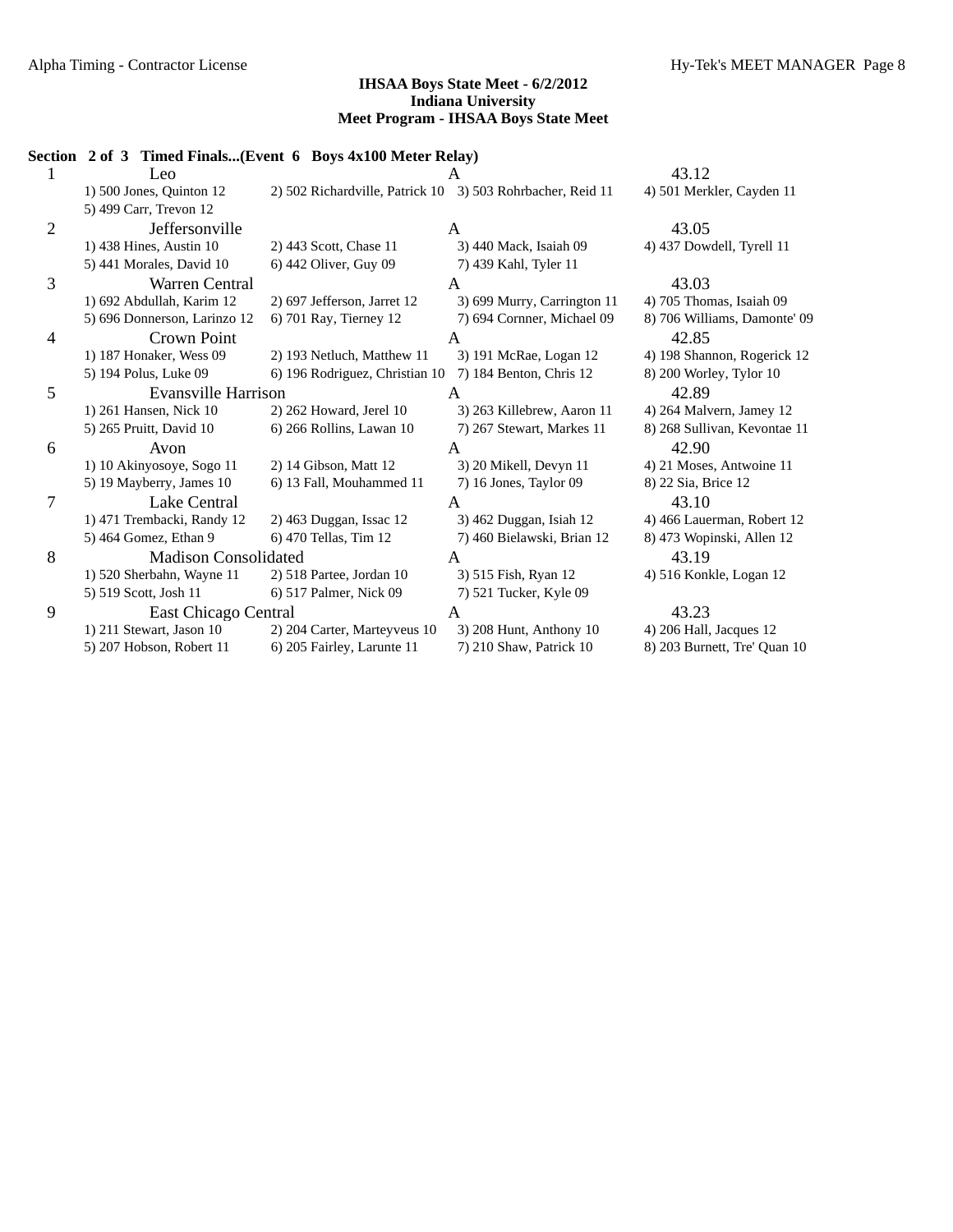## **Section 3 of 3 Timed Finals...(Event 6 Boys 4x100 Meter Relay)** 1 North Central A 42.71 1) 561 Clark, JaRon 12 2) 564 Jones, DeVonte 11 3) 567 Mitchell, James 10 4) 568 Rogan, Korey 12 5) 562 Conway, Corey 12 6) 565 McIntyre, Jalen 10 7) 569 Williams, Jordan 12 8) 570 Wright, Chris 11 2 Carmel A 42.50 1) 103 Collins, Garrett 10 2) 112 Kehoe, Adam 12 3) 105 Ebikwo, Josh 10 4) 109 Herman, Jimmy 12 5) 111 James, Isaac 09 6) 100 Barlow, Blake 12 7) 115 Nwosu, Obinna 11 8) 121 Woods, Zach 10 3 Elkhart Memorial A 42.32 1) 230 Millsaps, Davontea 11 2) 232 Platz, Caleb 11 3) 225 Fisher, Derek 10 4) 234 Smith, Urston 12 5) 226 Golphin, Gerald 11 6) 228 Johnson, Steven 10 7) 233 Pulliam, Jermaine 09 8) 235 Stewart, McNeal 11 4 Lawrence Central A 41.89 1) 479 Brown, Da Quan 11 2) 481 Chester, Darrell 10 3) 485 Gardner, Marciellion 12 4) 487 Gray, Deontre 11 5) 480 Brown, Jeron 12 6) 486 Graham, Michael 10 7) 483 Eggerly, Aurelius 11 8) 497 Williams, Nick 12 5 Penn A 42.04 1) 601 Weller, Joseph 12 2) 587 Domal, Sean 12 3) 589 Grant, Thomas 11 4) 586 Deal, Timothy 10 5) 596 Richards, Mark 12 6) 597 Sowders, Conner 11 7) 600 Wambugu, Wilson 12 8) 584 Barnett, Tygerriaus 12 6 Pike A 42.26 1) 609 Pearson, Devin 10 2) 604 Bloomfield, Tyler 12 3) 603 Beverly, Ray 12 4) 610 Qualls, Quinntyn 12 5) 607 Jones, Matt 11 6) 612 Stewart, Tyreese 11 7) 614 Wilkerson, Derrick 10 8) 616 Winters, Kavon 12 7 Fort Wayne Snider A 42.53 1) 338 Brown, Kiwaunes 12 2) 350 Swain, Tyrell 11 3) 345 Nelson, John 12 4) 339 Carlisle, Derrick 12 5) 344 Moore, D Randon 09 6) 347 Reese, Devontay 11 7) 337 Blackmon, Reginald 12 8) 354 Wells, Wayne 11 8 South Bend Clay A 42.72 1) 648 Cavallo, Justin 10 2) 652 Thomas, Wesley 11 3) 650 Shead, Tony 12 4) 649 Hunt, Jordan 11 5) 651 Taborn, Anthony 09 9 Lafayette Jefferson A 42.73 1) 452 Ford, Lincoln 12 2) 453 Johnson, Matthew 10 3) 455 McQuay, Carl 11 4) 457 Wallace, Lucas 11 5) 454 Jones, DeMarques 10 6) 450 Abbott, Tramel 11 7) 451 Burgess, Chris 12 8) 458 Wilson, Tim 10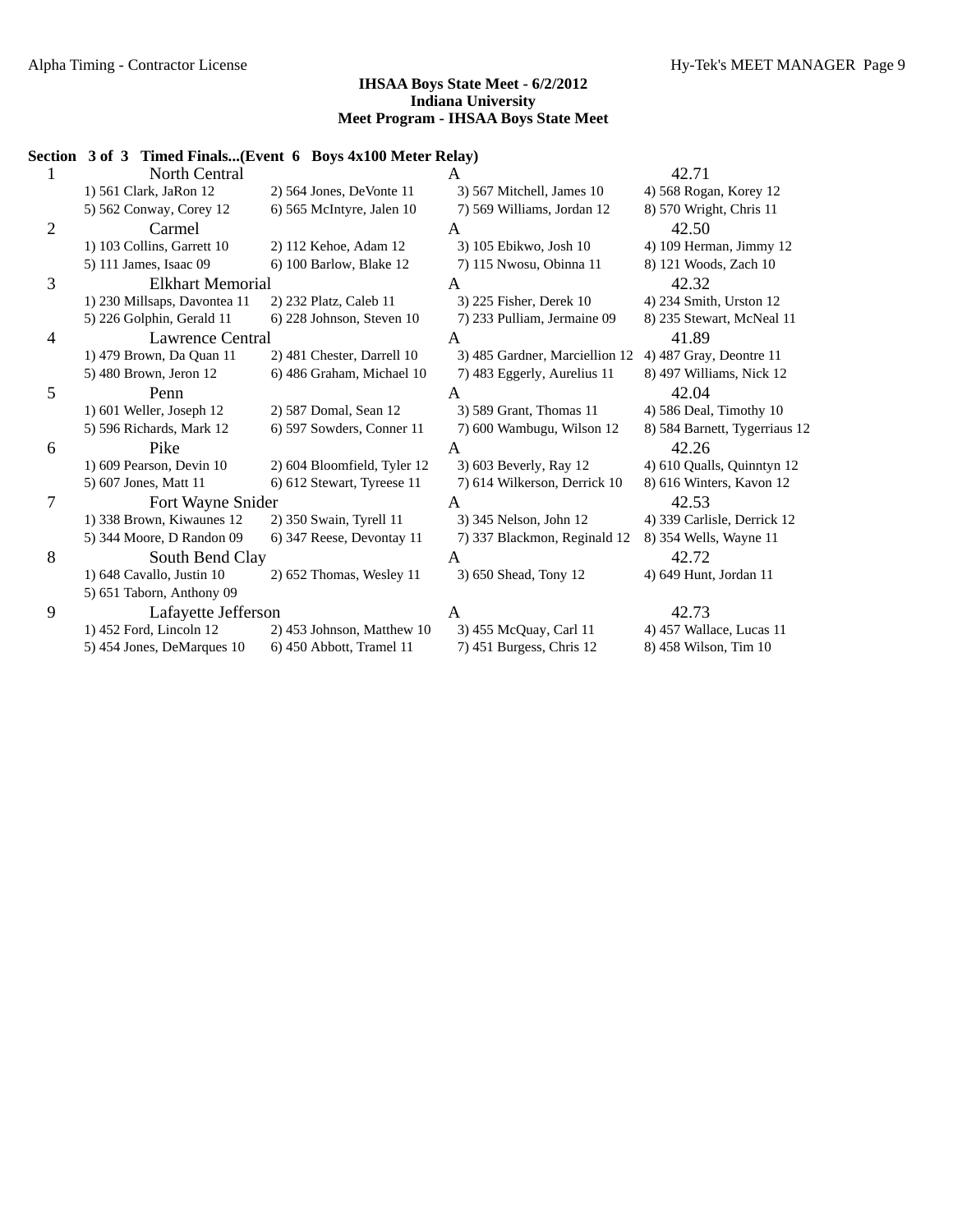|                |                | Event 7 Boys 400 Meter Dash |                       |                  |  |
|----------------|----------------|-----------------------------|-----------------------|------------------|--|
| Lane           | Comp# Name     |                             | Year School           | <b>Seed Time</b> |  |
|                | Section 1 of 3 | <b>Timed Finals</b>         |                       |                  |  |
| 1              | 437            | Dowdell, Tyrell             | 11 Jeffersonville     | 51.36            |  |
| $\overline{c}$ | 579            | Scripture, Andy             | 11 Northeastern       | 50.71            |  |
| 3              | 406            | Bertolet, Luke              | 11 Greenwood Co       | 50.63            |  |
| 4              | 740            | Walls, Jacob                | 11 Whiteland Co       | 50.38            |  |
| 5              | 646            | Hopkins, Jondavide          | 12 Shoals             | 50.39            |  |
| 6              | 385            | Mahome, Darius              | 10 Gary Wallace       | 50.58            |  |
| 7              | 307            | Weyer, Victor               | 11 Forest Park        | 50.68            |  |
| 8              | 35             | Page, Jesse                 | 12 Bedford N.L.       | 50.95            |  |
| 9              | 305            | Wirth, Austin               | 12 Floyd Central      | 51.40            |  |
|                | Section 2 of 3 | <b>Timed Finals</b>         |                       |                  |  |
| 1              | 320            | Barnfield, Kersten          | 12 FW North Side      | 50.14            |  |
| $\overline{c}$ | 653            | Capers, Thomas              | 10 South Bend Riley   | 50.05            |  |
| 3              | 714            | Jones, Wyatt                | 11 Warsaw Community   | 49.93            |  |
| 4              | 417            | Calhoun, David              | 12 Hamilton Sou       | 49.72            |  |
| 5              | 93             | M'Bouroukounda, Jean-michel | 12 Brebeuf Jesuit     | 49.88            |  |
| 6              | 421            | Duffy, Tyler                | 12 Hamilton Sou       | 49.90            |  |
| 7              | 567            | Mitchell, James             | 10 North Central      | 49.99            |  |
| 8              | 121            | Woods, Zach                 | 10 Carmel             | 50.11            |  |
| 9              | 683            | Seibert, Tyler              | 11 TH South           | 50.15            |  |
|                | Section 3 of 3 | <b>Timed Finals</b>         |                       |                  |  |
| 1              | 321            | Benson, Ed                  | 12 FW North Side      | 49.54            |  |
| $\overline{c}$ | 626            | Best, Alvin                 | 12 Portage            | 49.46            |  |
| 3              | 685            | Lazaro, Austin              | 11 Tri-West Hendricks | 49.35            |  |
| 4              | 447            | Moses, Tony                 | 12 Kokomo             | 48.70            |  |
| 5              | 480            | Brown, Jeron                | 12 Lawrence Central   | 49.00            |  |
| 6              | 129            | Hester, John                | 12 Carroll FW         | 49.19            |  |
| 7              | 583            | Samuels, Alec               | 12 Oak Hill           | 49.38            |  |
| 8              | 170            | Troop, Joe                  | Chesterton            | 49.53            |  |
| 9              | 291            | Manley, Diquis              | 11 Fishers            | 49.58            |  |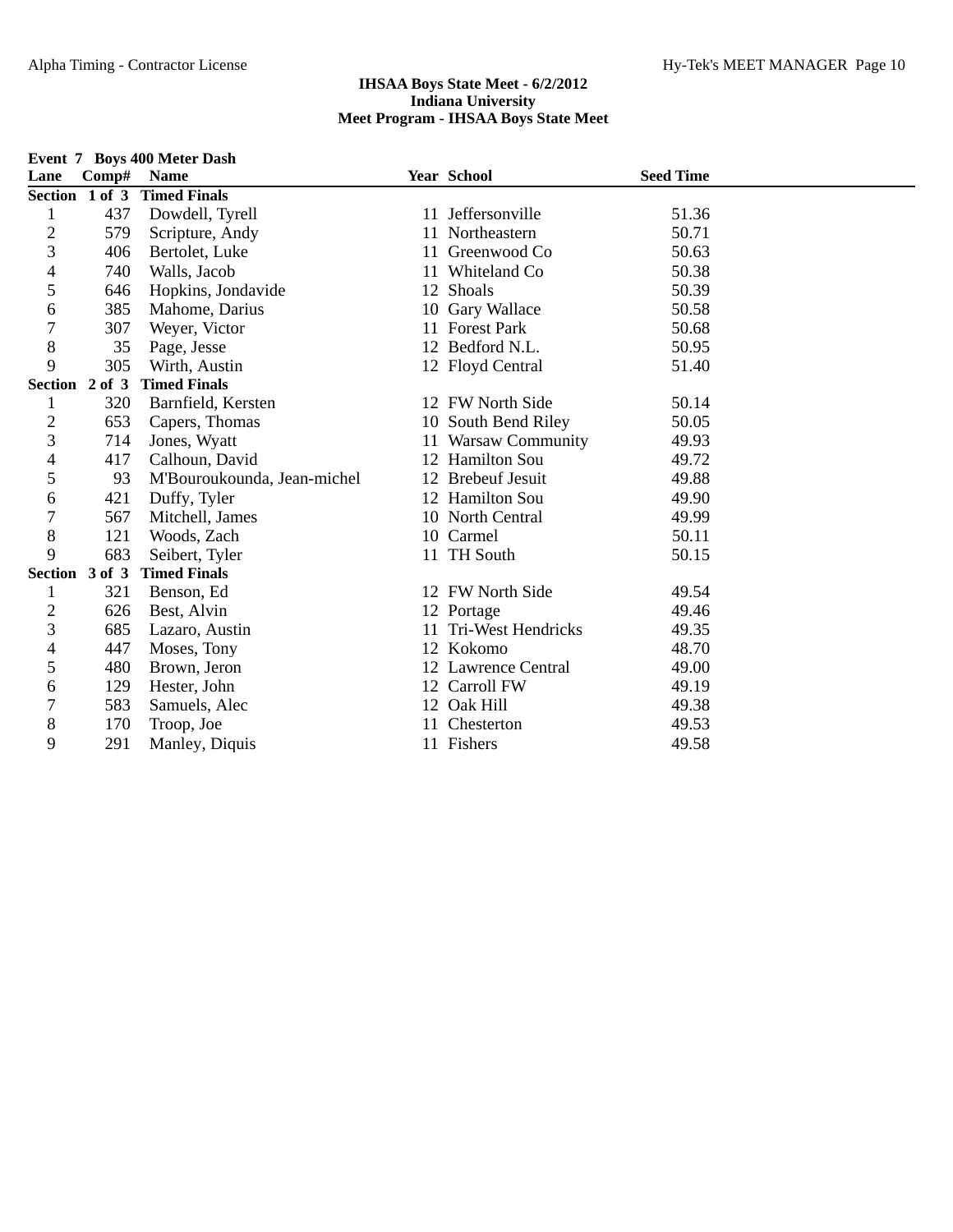| Lane           | Comp#          | <b>Name</b>             |    | Year School           | <b>Seed Time</b> |  |
|----------------|----------------|-------------------------|----|-----------------------|------------------|--|
|                | Section 1 of 3 | <b>Timed Finals</b>     |    |                       |                  |  |
| 1              | 81             | Stidd, Eli              |    | 11 Bloomington South  | 40.89            |  |
| $\mathbf 2$    | 688            | Marciniak, Josh         | 11 | Valparaiso            | 40.13            |  |
| 3              | 672            | Seward, Cole            |    | <b>TH North</b>       | 40.11            |  |
| 4              | 402            | Dickerson, Jr., Matthew |    | 12 Greenfield-Central | 39.48            |  |
| 5              | 274            | Hill, Addison           |    | 12 Evansville North   | 39.82            |  |
| 6              | 84             | Gibson, Marsillis       |    | 11 Bowman Leade       | 39.92            |  |
| $\overline{7}$ | 471            | Trembacki, Randy        |    | 12 Lake Central       | 40.12            |  |
| 8              | 643            | Tucker, Iman            |    | 12 Seymour            | 40.63            |  |
| 9              | 505            | Stamm, Grant            |    | 10 Linton-Stockton    | 40.95            |  |
|                | Section 2 of 3 | <b>Timed Finals</b>     |    |                       |                  |  |
| 1              | 360            | Stone, Devon            |    | 11 Fort Wayne Wayne   | 39.36            |  |
| $\mathbf{2}$   | 458            | Wilson, Tim             |    | 10 Lafayette Je       | 39.27            |  |
| 3              | $\overline{2}$ | Dabney, Derrick         |    | 12 Anderson           | 39.26            |  |
| 4              | 264            | Malvern, Jamey          |    | 12 EV Harrison        | 39.02            |  |
| 5              | 657            | Adams, Jesse            |    | 12 South Dearborn     | 39.17            |  |
| 6              | 415            | Bray, Zach              |    | 12 Hamilton Sou       | 39.23            |  |
| $\overline{7}$ | 88             | Duncan, Shine           |    | 11 Brebeuf Jesuit     | 39.27            |  |
| 8              | 649            | Hunt, Jordan            |    | 11 South Bend Clay    | 39.29            |  |
| 9              | 532            | Bradley, Tyler          |    | 12 Mishawaka          | 39.37            |  |
|                | Section 3 of 3 | <b>Timed Finals</b>     |    |                       |                  |  |
| 1              | 523            | Reason, Thomas          |    | 12 Marion             | 38.92            |  |
| $\overline{c}$ | 180            | Bass, Grant             |    | 12 Concord            | 38.68            |  |
| 3              | 430            | Wright, Jacob           |    | 10 Hamilton Sou       | 38.43            |  |
| 4              | 479            | Brown, Da Quan          |    | 11 Lawrence Central   | 38.03            |  |
| 5              | 426            | Reitzug, Zach           |    | 11 Hamilton Sou       | 38.08            |  |
| 6              | 435            | Stanley, Trevor         |    | 11 Homestead          | 38.33            |  |
| $\overline{7}$ | 154            | Stapleton, Conner       | 11 | <b>Center Grove</b>   | 38.48            |  |
| 8              | 122            | Cavender, Ryan          |    | Carroll FW            | 38.80            |  |
| 9              | 703            | Smith, Reggie           |    | 12 Warren Central     | 38.92            |  |

## **Event 8 Boys 300 Meter Hurdles**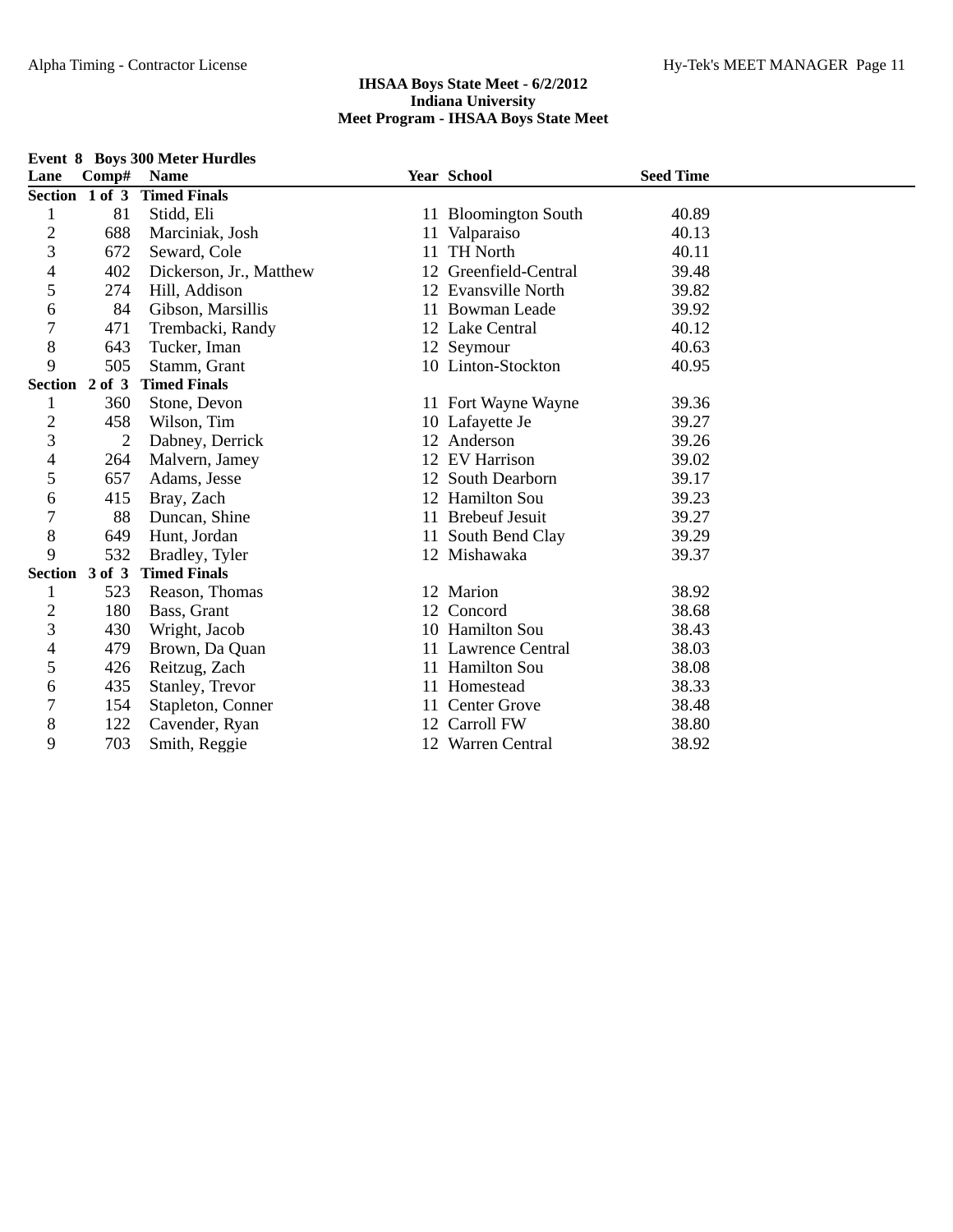|                |              | Event 9 Boys 800 Meter Run |    |                       |                  |  |
|----------------|--------------|----------------------------|----|-----------------------|------------------|--|
| Lane           | $\bf Comp\#$ | <b>Name</b>                |    | Year School           | <b>Seed Time</b> |  |
| Section 1 of 2 |              | <b>Timed Finals</b>        |    |                       |                  |  |
| $1-1A$         | 737          | Schwartz, Jerry            |    | 12 Westview           | 1:57.34          |  |
| $5-1B$         | 120          | Williams, Daniel           |    | 11 Carmel             | 1:58.41          |  |
| $9-1C$         | 558          | Pike, Dillon               |    | 12 New Palestine      | 1:58.89          |  |
| $13-1D$        | 75           | Huntoon, Jordan            |    | 11 Bloomington South  | 2:00.81          |  |
| $2-2A$         | 742          | Berger, Samuel             |    | 12 Zionsville         | 1:57.66          |  |
| $6-2B$         | 177          | Diehn, Andrew              |    | 12 Columbus North     | 1:58.45          |  |
| $10-2C$        | 399          | Hudson, Tyler              |    | 11 Greencastle        | 1:59.12          |  |
| $3-3A$         | 293          | Pollock, Robert            |    | 12 Fishers            | 1:57.67          |  |
| $7-3B$         | 496          | Turner, Adam               |    | 11 Lawrence Central   | 1:58.47          |  |
| $11-3C$        | 58           | Carmin, Andrew             |    | 11 Bloomington North  | 2:00.03          |  |
| $4 - 4A$       | 316          | Adair, Matthew             |    | 12 FW Concordia       | 1:58.37          |  |
| $8-4B$         | 638          | Stohler, Riley             |    | 10 Riverton Parke     | 1:58.48          |  |
| $12-4C$        | 78           | Schreuder, Amos            |    | 12 Bloomington South  | 2:00.54          |  |
| Section 2 of 2 |              | <b>Timed Finals</b>        |    |                       |                  |  |
| $1-1A$         | 602          | Austin, Gary               |    | 12 Pike               | 1:53.29          |  |
| $5-1B$         | 174          | Rumley, Joseph             |    | 12 Cloverdale         | 1:55.35          |  |
| $9-1C$         | 549          | Rigoni, Tony               |    | 12 Munster            | 1:56.18          |  |
| $13-1D$        | 691          | Harry, Stefan              |    | 12 Wapahani           | 1:56.83          |  |
| $2-2A$         | 482          | Dorsey, Matt               |    | 11 Lawrence Central   | 1:54.29          |  |
| $6-2B$         | 475          | Hubner, Mitchell           |    | 12 LaPorte            | 1:55.71          |  |
| $10-2C$        | 282          | Hinen, Dillon              |    | 12 Fairfield          | 1:56.50          |  |
| $14-2D$        | 738          | Nurse, Kyle                |    | 12 Wheeler            | 1:56.88          |  |
| $3-3A$         | 29           | Merkel, Hayden             |    | 12 Batesville         | 1:55.02          |  |
| $7-3B$         | 90           | Kirkpatrick, Nick          | 12 | <b>Brebeuf Jesuit</b> | 1:56.01          |  |
| $11-3C$        | 656          | Zielinski, Joey            | 12 | SB St Joseph's        | 1:56.55          |  |
| $4-4A$         | 719          | Rheinhardt, Spencer        |    | 12 Warsaw Community   | 1:55.07          |  |
| $8-4B$         | 340          | Dutton, Mitchell           |    | 12 Fort Wayne Snider  | 1:56.17          |  |
| $12-4C$        | 355          | Williams, Adam             |    | 12 Fort Wayne Snider  | 1:56.57          |  |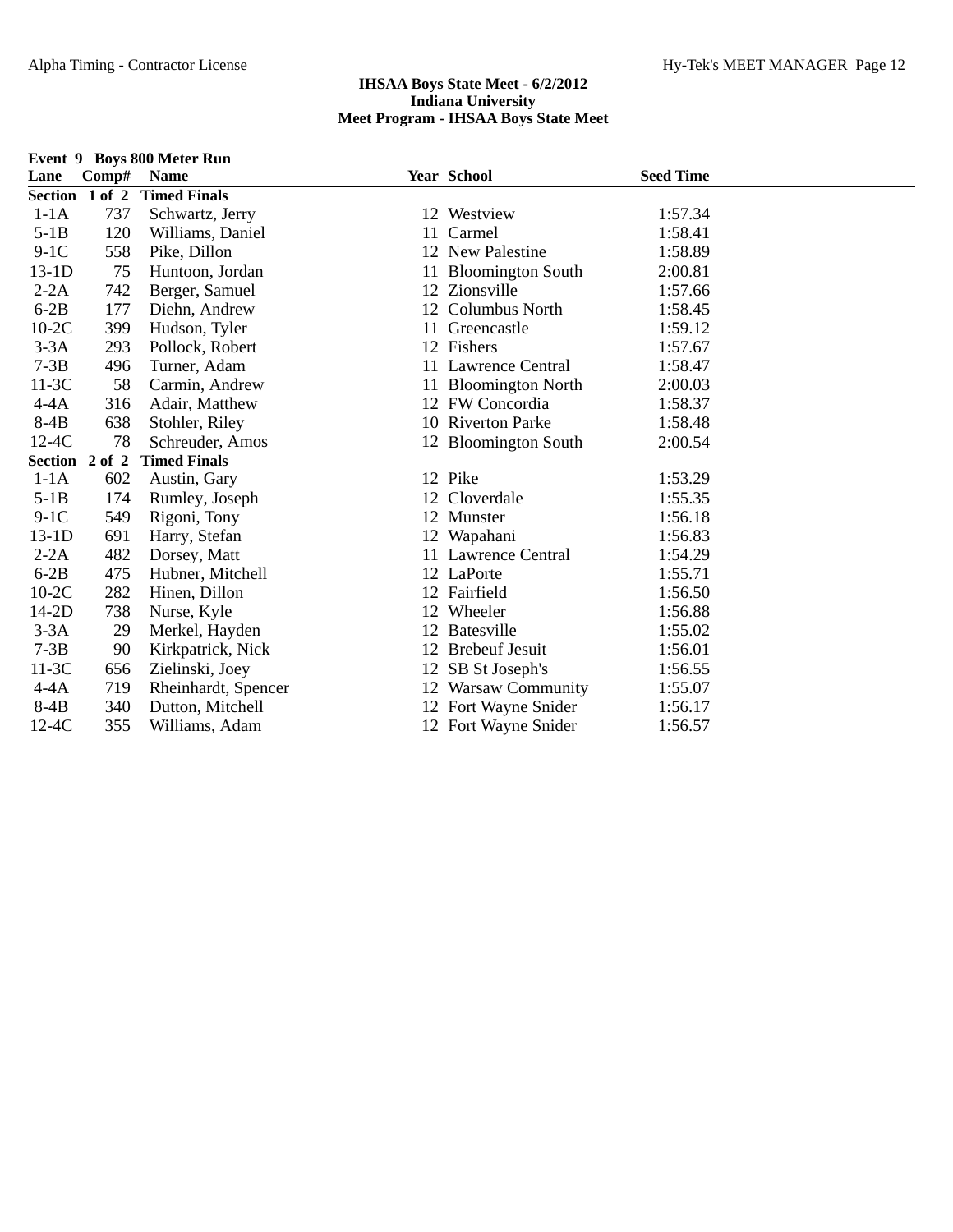|          |                | Event 10 Boys 3200 Meter Run |                      |                  |  |
|----------|----------------|------------------------------|----------------------|------------------|--|
| Lane     | Comp# Name     |                              | <b>Year School</b>   | <b>Seed Time</b> |  |
|          | Section 1 of 1 | <b>Timed Finals</b>          |                      |                  |  |
| $5-1A$   | 382            | Culler, Keigan               | 12 Fremont           | 9:23.97          |  |
| $4-1B$   | 271            | Schickel, Tyler              | 12 EV Mater Dei      | 9:23.10          |  |
| $11-1C$  | 686            | Schienbein, Tate             | 12 Union County      | 9:33.13          |  |
| $6-2A$   | 28             | Sorrells, Connor             | 11 Barr-Reeve        | 9:24.46          |  |
| $7-2B$   | 276            | Kerr, Caleb                  | 12 Evansville North  | 9:25.49          |  |
| $12-2C$  | 79             | Smith, Carl                  | 12 Bloomington South | 9:33.60          |  |
| $1-3A$   | 178            | Kelsey, Christopher          | 12 Columbus North    | 9:14.14          |  |
| $8-3B$   | 573            | Guy, Johnnie                 | 12 North Harrison    | 9:25.50          |  |
| $13-3C$  | 488            | Hester, Cole                 | 11 Lawrence Central  | 9:34.16          |  |
| $2-4A$   | 676            | Bertoli, Jackson             | 10 TH South          | 9:18.48          |  |
| $9-4B$   | 571            | Zienasellassie, Futsum       | 12 North Central     | 9:28.45          |  |
| $14-4C$  | 95             | Snider, Zack                 | 09 Brebeuf Jesuit    | 9:34.20          |  |
| $3-5A$   | 179            | Sublette, Michael            | 12 Columbus North    | 9:21.43          |  |
| $10-5B$  | 135            | Clapp, Spencer               | 11 Cathedral         | 9:32.00          |  |
| $15-5C$  | 538            | Lozano, Miguel               | 12 Mishawaka         | 9:35.54          |  |
| $16-6A$  | 317            | Panning, Zachery             | 10 FW Concordia      | 9:35.63          |  |
| $21-6B$  | 704            | Stone, Cody                  | 12 Warren Central    | 9:38.12          |  |
| $26-6C$  | 186            | Cierniak, Tom                | 11 Crown Point       | 9:42.40          |  |
| $17-7A$  | 70             | Burks, Curtis                | 12 Bloomington South | 9:36.72          |  |
| $22-7B$  | 560            | Roudebush, Sam               | 12 Noblesville       | 9:39.38          |  |
| $27-7C$  | 509            | Eller, Kyle                  | 11 Lowell            | 9:44.05          |  |
| $18-8A$  | 412            | Garrett, Kent                | 12 Guerin Catholic   | 9:37.04          |  |
| $23-8B$  | 726            | Grider, Matt                 | 10 Western           | 9:40.25          |  |
| $19-9A$  | 580            | Augustus, Caleb              | 11 Northfield        | 9:37.32          |  |
| $24-9B$  | 541            | Kostelnik, Alec              | 11 Morgan Township   | 9:40.42          |  |
| $20-10A$ | 309            | Eckrich, Andrew              | 12 FW Bish Dwenger   | 9:37.40          |  |
| $25-10B$ | 102            | Browning, Robert             | 10 Carmel            | 9:41.21          |  |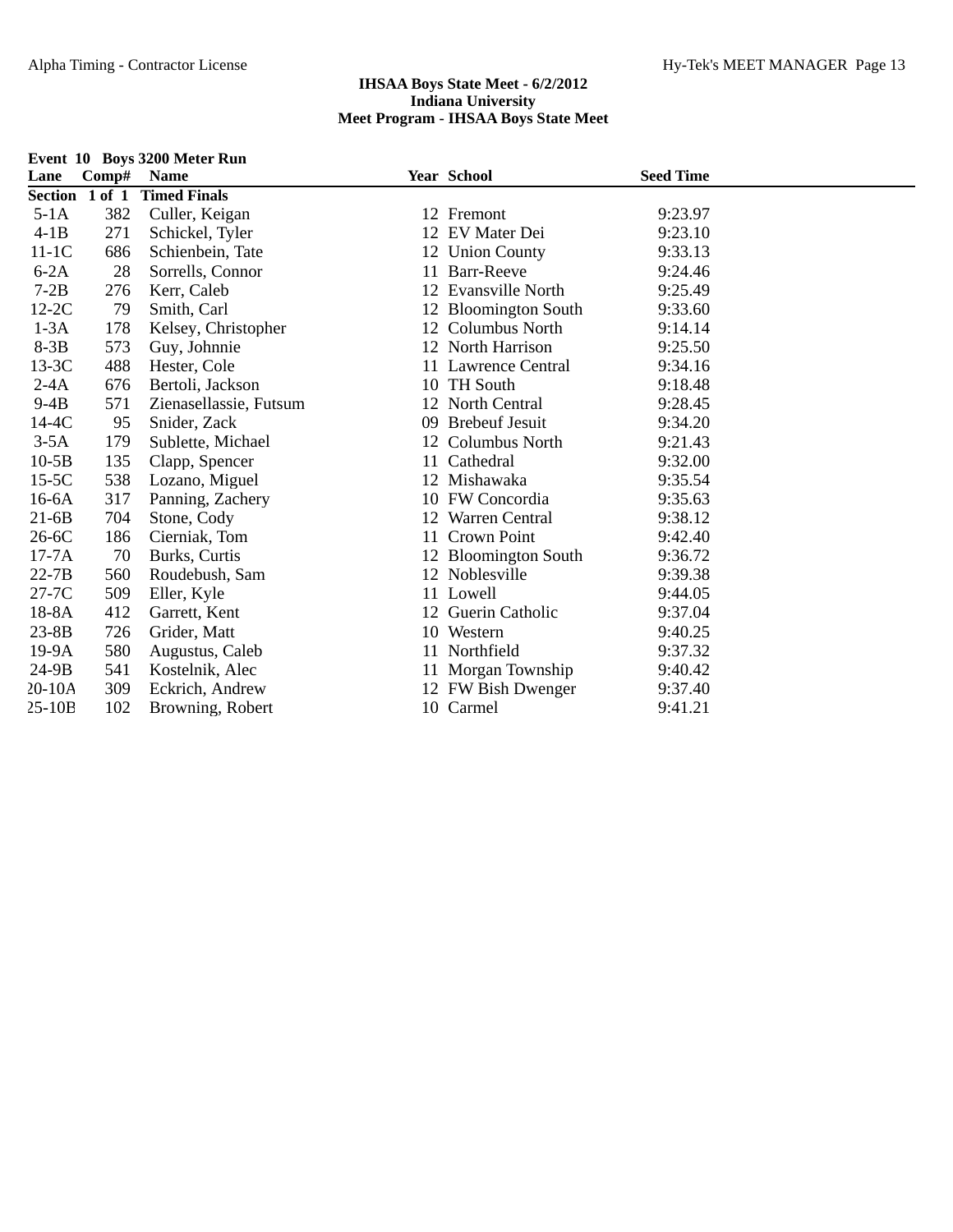| Event 11 Boys 4x400 Meter Relay |
|---------------------------------|
|---------------------------------|

|                | Event 11 Boys 4x400 Meter Relay |  |       |                               |                                                            |                                                          |                              |  |
|----------------|---------------------------------|--|-------|-------------------------------|------------------------------------------------------------|----------------------------------------------------------|------------------------------|--|
| Lane           |                                 |  | Comp# | <b>Team</b>                   |                                                            | <b>Relay</b>                                             | <b>Seed Time</b>             |  |
|                |                                 |  |       | Section 1 of 3 Timed Finals   |                                                            |                                                          |                              |  |
| 1              |                                 |  |       | Terre Haute North Vigo        |                                                            | A                                                        | 3:27.95                      |  |
|                |                                 |  |       | 1) 670 Quinn, Cameron 12      | 2) 674 Tomaszewski, Maciej Jr. 13) 673 Stewart, Cameron 11 |                                                          | 4) 672 Seward, Cole 11       |  |
|                |                                 |  |       | 5) 671 Schefke, Dakota 12     | 6) 665 Large, Derrik 11                                    | 7) 667 Moshos, Nathan 10                                 | 8) 666 McElroy, Johnathan 12 |  |
| $\mathbf{2}$   |                                 |  |       | <b>Bedford North Lawrence</b> |                                                            | A                                                        | 3:26.96                      |  |
|                |                                 |  |       | 1) 33 Imhoff, Paul 12         | 2) 31 Garrison, Matthew 10                                 | 3) 32 Herr, Nathan 11                                    | 4) 35 Page, Jesse 12         |  |
|                |                                 |  |       | 5) 34 Orender, Clayton 12     | 6) 30 Dotts, Nathaniel 09                                  | 7) 36 Reiner, Evan 12                                    | 8) 37 Young, Brian 11        |  |
| 3              |                                 |  |       | <b>Evansville Bosse</b>       |                                                            | A                                                        | 3:26.01                      |  |
|                |                                 |  |       | 1) 237 Baker, Leonard 12      | 2) 238 Hopkins, Corey 12                                   | 3) 239 Humerickhouse, John 10 4) 241 Kelly, Jayvontae 11 |                              |  |
|                |                                 |  |       | 5) 242 Norman, DeKorvian 10   | 6) 246 Washington, Julian 12                               |                                                          |                              |  |
| $\overline{4}$ |                                 |  |       | Fort Wayne Northrop           |                                                            | A                                                        | 3:25.63                      |  |
|                |                                 |  |       | 1) 331 Kerlegrand, Jeffrey 09 | 2) 327 Billingsley, Tyshon 11                              | 3) 333 Putman, Cameron 12                                | 4) 334 White, Austin 11      |  |
|                |                                 |  |       | 5) 328 Collins, Alex 09       | 6) 332 Lapp, Logan 12                                      | 7) 329 Hall, Mike 12                                     | 8) 330 Holman, Jerrell 12    |  |
| 5              |                                 |  |       | Lowell                        |                                                            | A                                                        | 3:25.66                      |  |
|                |                                 |  |       | 1) 511 Huseman, Roman 12      | 2) 510 Hardin, Wesley 11                                   | 3) 512 Leckrone, Mitchell 11                             | 4) 514 Shanks, Brendon 11    |  |
|                |                                 |  |       | 5) 506 Bales, Logan 11        | 6) 508 Cappelletti, Dominic 9                              | 7) 513 Mitsch, Reese 10                                  | 8) 507 Bullitt, Brandon 12   |  |
| 6              |                                 |  |       | <b>Elkhart Memorial</b>       |                                                            | A                                                        | 3:25.91                      |  |
|                |                                 |  |       | 1) 235 Stewart, McNeal 11     | 2) 231 Peek, Jared 10                                      | 3) 229 Kramer, Blake 10                                  | 4) 230 Millsaps, Davontea 11 |  |
|                |                                 |  |       | 5) 225 Fisher, Derek 10       | 6) 227 Halliburton, Dominique 17) 234 Smith, Urston 12     |                                                          | 8) 232 Platz, Caleb 11       |  |
| $\tau$         |                                 |  |       | <b>Floyd Central</b>          |                                                            | A                                                        | 3:27.93                      |  |
|                |                                 |  |       | 1) 303 Rue, Matt 12           | 2) 301 Jenkins, Seth 10                                    | 3) 300 Hamsley, Codie 11                                 | 4) 305 Wirth, Austin 12      |  |
|                |                                 |  |       | 5) 302 Miller, Quinton 12     | 6) 298 Boling, Alex 12                                     | 7) 304 Wallace, Adam 09                                  | 8) 299 Bramble, Kyle 12      |  |
| 8              |                                 |  |       | <b>Bloomington North</b>      |                                                            | A                                                        | 3:28.12                      |  |
|                |                                 |  |       | 1) 66 Ryan, Charlie 09        | 2) 68 Wilson, Delvon 09                                    | 3) 61 Jones, Paul 12                                     | 4) 58 Carmin, Andrew 11      |  |
|                |                                 |  |       | 5) 65 Richardson, Alex 09     | $6$ ) 60 Horning, Jop 10                                   | 7) 67 Wells, Dontay 09                                   | 8) 59 Higgins, Thomas 12     |  |
| 9              |                                 |  |       | Terre Haute South Vigo        |                                                            | A                                                        | 3:29.30                      |  |
|                |                                 |  |       | 1) 679 Harris, Joe 11         | 2) 684 Smith, Jermaine 12                                  | 3) 677 Dagnon, Stewart 12                                | 4) 683 Seibert, Tyler 11     |  |
|                |                                 |  |       | 5) 682 Patterson, Jeremy 11   | 6) 681 Newton, Ian 10                                      | 7) 675 Allen, Rashad 10                                  |                              |  |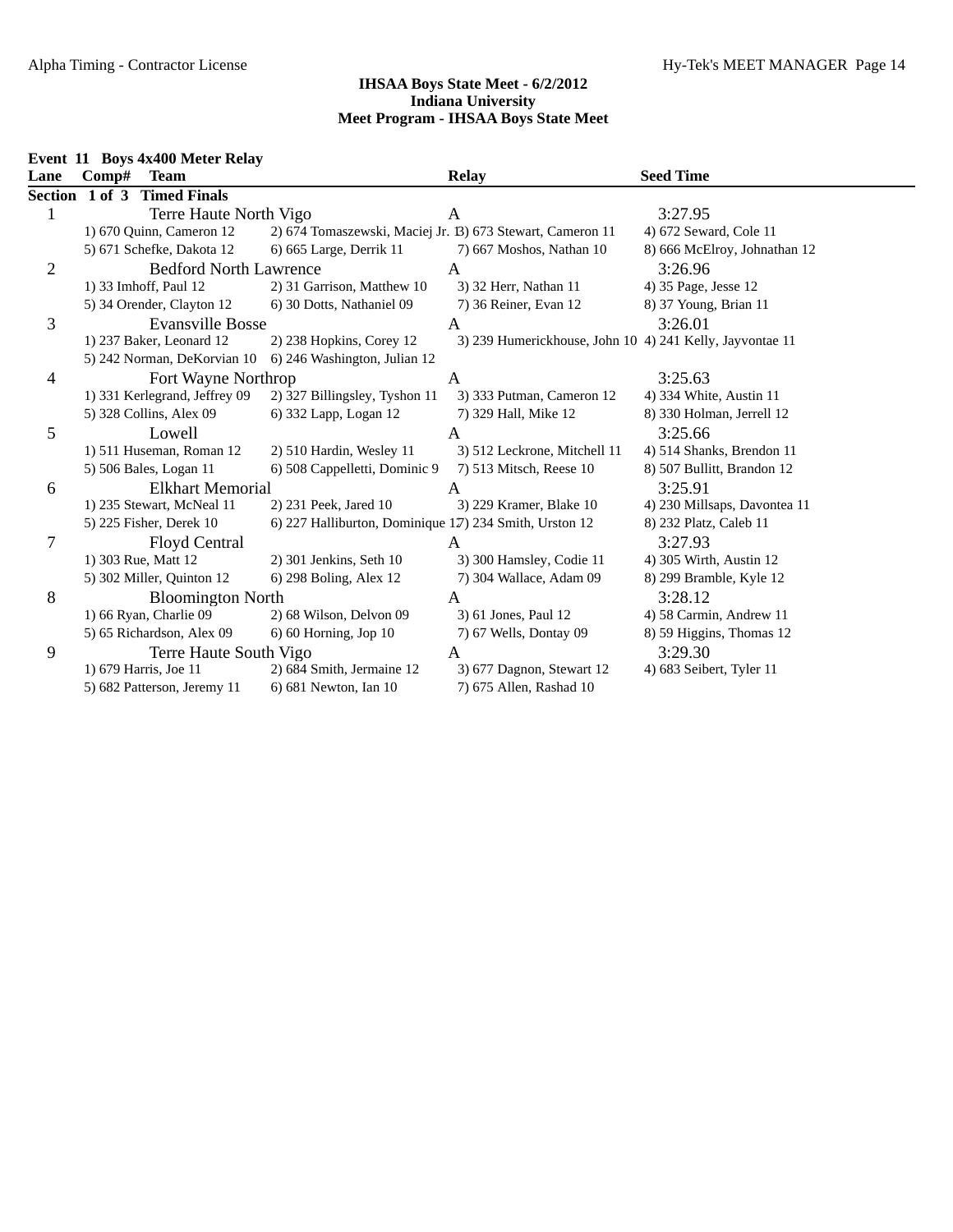# **Section 2 of 3 Timed Finals...(Event 11 Boys 4x400 Meter Relay)**

|   | Fishers                      |                            | A                             | 3:24.43                        |
|---|------------------------------|----------------------------|-------------------------------|--------------------------------|
|   | 1) 291 Manley, Diquis 11     | 2) 285 Foster, Nikko 11    | 3) 287 Johnson, Myles 12      | 4) 284 Chavis, Patrick 10      |
|   | 5) 294 Ryan, Michael 10      | 6) 293 Pollock, Robert 12  | 7) 290 Leamer, Max 11         | 8) 295 Sahakian, Patrick 12    |
| 2 | Carmel                       |                            | A                             | 3:24.02                        |
|   | 1) 107 Flannagan, Collin 12  | 2) 105 Ebikwo, Josh 10     | 3) 110 Holland, Bill 12       | 4) 121 Woods, Zach 10          |
|   | 5) 116 Redelman, Parker 10   | 6) 117 Scheffer, Joe 11    | 7) 118 Steinhardt, Brandon 12 | 8) 103 Collins, Garrett 10     |
| 3 | Warren Central               |                            | A                             | 3:23.52                        |
|   | 1) 701 Ray, Tierney 12       | 2) 695 Dodd, Jacorey 12    | 3) 703 Smith, Reggie 12       | 4) 705 Thomas, Isaiah 09       |
|   | 5) 692 Abdullah, Karim 12    | 6) 702 Smith, Brandon 12   | 7) 699 Murry, Carrington 11   | 8) 700 Pirtle, Darrell 12      |
| 4 | Franklin Central             |                            | A                             | 3:23.08                        |
|   | 1) 361 Crist, Jason 12       | 2) 363 Gray, Dakota 11     | 3) 372 Taylor, Johnnie 12     | 4) 364 Howard, John 12         |
|   | 5) 368 Nolting, Nick 12      | 6) 370 Rapp, Trevor 11     | 7) 362 Elbert, Griffin 12     | 8) 373 Wright, Shane 11        |
| 5 | Chesterton                   |                            | A                             | 3:23.44                        |
|   | 1) 169 Sullivan, Archie 10   | 2) 159 Barango, Nick 11    | 3) 160 Biehl, Billy 09        | 4) 170 Troop, Joe 11           |
|   | 5) 165 Palombizio, Austin 12 | 6) 168 Smolios, Charles 10 | 7) 158 Adkins, Brad 10        | 8) 164 Napier, Jordan 12       |
| 6 | <b>Center Grove</b>          |                            | A                             | 3:23.45                        |
|   | 1) 154 Stapleton, Conner 11  | 2) 150 Musa, Alieu 12      | 3) 153 Settle, Parker 12      | 4) 156 Swann, Mario 11         |
|   | 5) 142 Brown, Brady 11       | 6) 157 Tandy, Evan 10      |                               |                                |
| 7 | Lake Central                 |                            | A                             | 3:24.37                        |
|   | 1) 463 Duggan, Issac 12      | $2)$ 462 Duggan, Isiah 12  | 3) 468 Newell, Nick 11        | 4) 471 Trembacki, Randy 12     |
|   | 5) 467 Miklusak, Jake 12     | 6) 459 Bencur, Zach 11     | 7) 470 Tellas, Tim 12         | 8) 461 Bowdish, Nate 9         |
| 8 | <b>Brebeuf Jesuit Prep</b>   |                            | A                             | 3:25.07                        |
|   | 1) 88 Duncan, Shine 11       | 2) 90 Kirkpatrick, Nick 12 | 3) 92 Maley, Tony 12          | 4) 93 M'Bouroukounda, Jean-mic |
|   | 5) 89 Gapinski, Zach 12      | 6) 91 Lang, Matt 10        | 7) 94 Obeime, Jalu 10         | 8) 98 Winston, Terry 09        |
| 9 | <b>Ben Davis</b>             |                            | A                             | 3:25.52                        |
|   | 1) 53 Wallace, Jacob 10      | $2)$ 43 Jones, Cody 11     | 3) 46 McDowell, Montay 12     | 4) 44 Jones, Derrick 09        |
|   | 5) 41 Compton, James 11      | 6) 47 Murray, Aaron 10     | 7) 38 Barnes, Jonathan 12     | 8) 54 Wilson, Jeroboam 12      |
|   |                              |                            |                               |                                |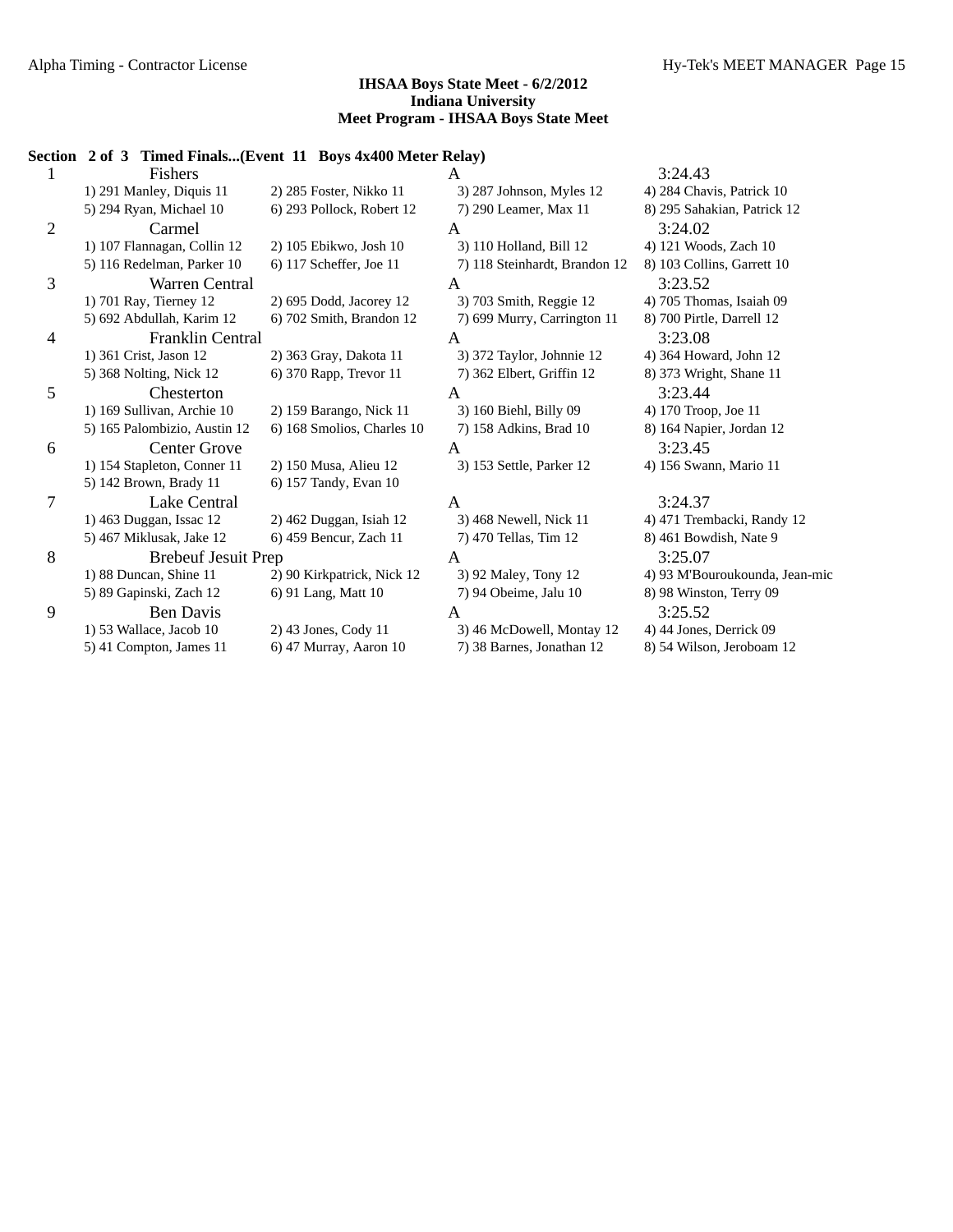|                | Section 3 of 3 Timed Finals(Event 11 Boys 4x400 Meter Relay) |                               |                                                         |                              |
|----------------|--------------------------------------------------------------|-------------------------------|---------------------------------------------------------|------------------------------|
| 1              | Carroll (Fort Wayne)                                         |                               | A                                                       | 3:22.58                      |
|                | 1) 122 Cavender, Ryan 12                                     | 2) 133 Wagoner, Colson 12     | 3) 124 Crabill, Alexander 11                            | 4) 129 Hester, John 12       |
|                | 5) 127 Harper, Jonathan 11                                   | 6) 130 Putt, Schuyler 12      | 7) 125 Fisher, Justin 12                                | 8) 123 Claxton, Eric 11      |
| $\overline{2}$ | Penn                                                         |                               | A                                                       | 3:21.47                      |
|                | 1) 596 Richards, Mark 12                                     | 2) 590 Hill, Christian 11     | 3) 597 Sowders, Conner 11                               | 4) 586 Deal, Timothy 10      |
|                | 5) 589 Grant, Thomas 11                                      | 6) 584 Barnett, Tygerriaus 12 | 7) 587 Domal, Sean 12                                   | 8) 588 Gales, Thomas 10      |
| 3              | Pike                                                         |                               | A                                                       | 3:21.06                      |
|                | 1) 615 Wilson, Davon 12                                      | 2) 610 Qualls, Quinntyn 12    | 3) 602 Austin, Gary 12                                  | 4) 606 Garrett, Noah 11      |
|                | 5) 608 Laureano, Jose 11                                     | 6) 604 Bloomfield, Tyler 12   | 7) 605 Garrett, Frankie 09                              | 8) 612 Stewart, Tyreese 11   |
| 4              | Fort Wayne North Side                                        |                               | A                                                       | 3:17.70                      |
|                | 1) 319 Bangura, Mohammed 12 2) 324 Kelley, Tyvon 10          |                               | 3) 321 Benson, Ed 12                                    | 4) 320 Barnfield, Kersten 12 |
|                | 5) 323 Jackson, CJ 11                                        | 6) 322 Hill, Shawn 09         | 7) 325 Rodriguez, Jose 11                               | 8) 326 Walker, Allen 11      |
| 5              | Lawrence Central                                             |                               | A                                                       | 3:19.26                      |
|                | 1) 479 Brown, Da Quan 11                                     | 2) 480 Brown, Jeron 12        | 3) 482 Dorsey, Matt 11                                  | 4) 497 Williams, Nick 12     |
|                | 5) 490 Laster, Aaron 12                                      | 6) 491 Marshall, Carter 12    | 7) 494 Short, Wendell 11                                | 8) 487 Gray, Deontre 11      |
| 6              | <b>Hamilton Southeastern</b>                                 |                               | $\overline{A}$                                          | 3:20.07                      |
|                | 1) 416 Brown, Nate 12                                        | 2) 421 Duffy, Tyler 12        | 3) 417 Calhoun, David 12                                | 4) 426 Reitzug, Zach 11      |
|                | 5) 420 Davis, Ryan 11                                        | 6) 415 Bray, Zach 12          | 7) 419 Clayton, Warren 12                               | 8) 430 Wright, Jacob 10      |
| 7              | <b>Warsaw Community</b>                                      |                               | A                                                       | 3:22.06                      |
|                | 1) 714 Jones, Wyatt 11                                       | 2) 719 Rheinhardt, Spencer 12 | 3) 713 Goon, Ryan 10                                    | 4) 712 Goon, Chad 10         |
|                | 5) 709 Compton, Michael 09                                   | 6) 711 Furnivall, Gabriel 10  | 7) 715 Kolbe, Nathan 11                                 | 8) 718 Poyner, Jacob 11      |
| 8              | Fort Wayne Snider                                            |                               | A                                                       | 3:22.65                      |
|                | 1) 348 Reese, Nicolas 11                                     | 2) 355 Williams, Adam 12      | 3) 351 Vickery, Antonio 12                              | 4) 340 Dutton, Mitchell 12   |
|                | 5) 346 O'Day, Donavin 10                                     | 6) 337 Blackmon, Reginald 12  | 7) 342 Gomez-Espino, Andreas 18) 343 Lewis, Shauntis 12 |                              |
| 9              | Portage                                                      |                               | A                                                       | 3:22.65                      |
|                | 1) 626 Best, Alvin 12                                        | 2) 627 Blake, Jeron 11        | 3) 628 Clegg, David 11                                  | 4) 634 Sanchez, Alex 10      |
|                | 5) 630 Freeny, Othie 12                                      | 6) 633 Roman, Jason 12        | 7) 629 Crawford, Ty 11                                  | 8) 635 Wells, Lorenzo 10     |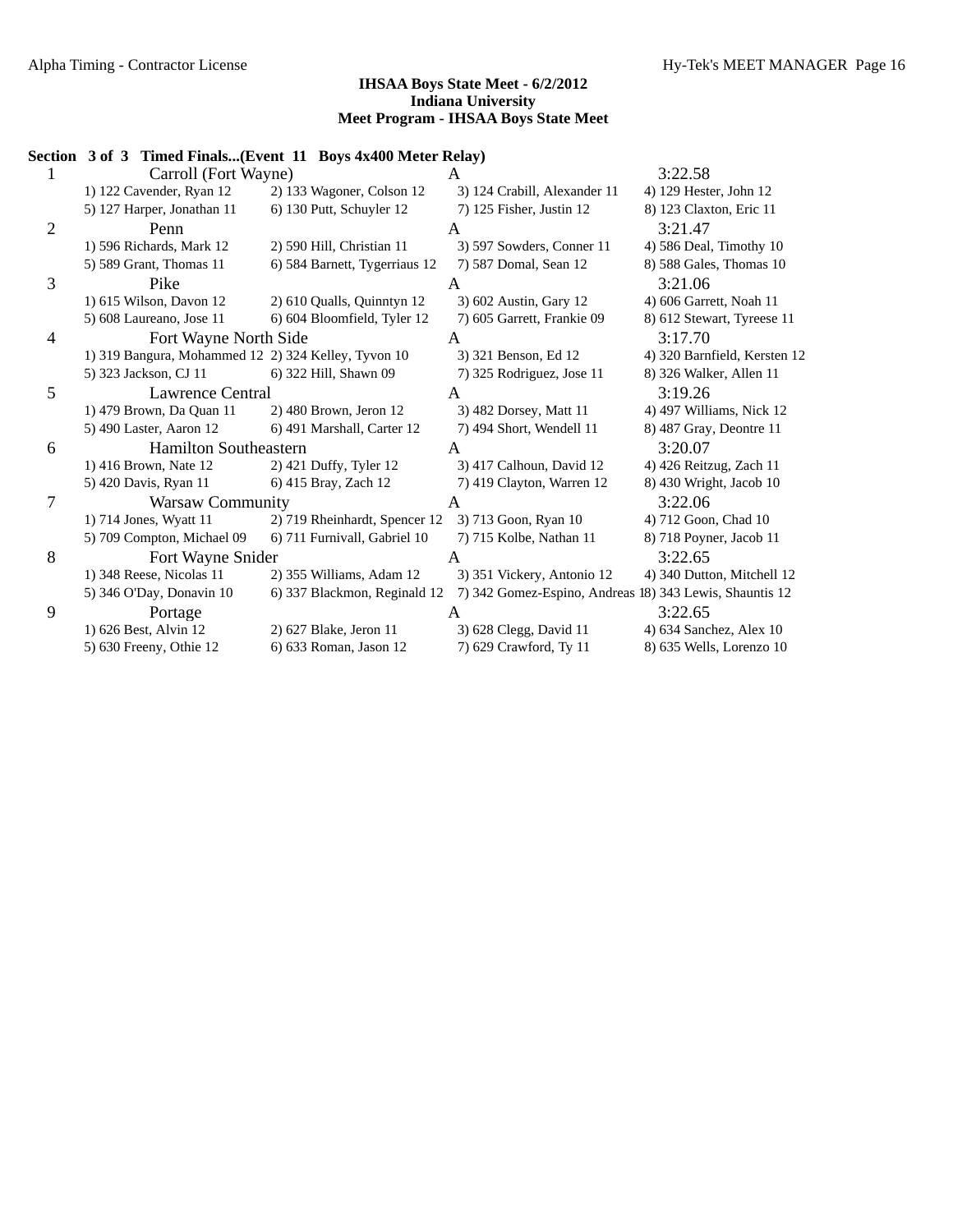|                |                      | <b>Event 12 Boys Discus Throw</b> |    |                      |                  |  |
|----------------|----------------------|-----------------------------------|----|----------------------|------------------|--|
| Pos            | Comp#                | <b>Name</b>                       |    | Year School          | <b>Seed Mark</b> |  |
|                | Flight 1 of 3 Finals |                                   |    |                      |                  |  |
| 1              | 109                  | Herman, Jimmy                     |    | 12 Carmel            | 148-09           |  |
| $\overline{c}$ | 578                  | Ramey, Dakota                     |    | 11 North Montgomery  | 149-08           |  |
| 3              | 388                  | Sheridan, Coleman                 |    | 12 Gibson Southern   | 150-05           |  |
| 4              | 528                  | Haynes, Josh                      |    | 11 Merrillville      | 150-11           |  |
| 5              | 52                   | Sullivan, Eric                    |    | 12 Ben Davis         | 151-01           |  |
| 6              | 465                  | Kokot, Dean                       |    | 11 Lake Central      | 153-00           |  |
| 7              | 40                   | Coleman, Zubin                    |    | 11 Ben Davis         | 153-02           |  |
| 8              | 663                  | Davis, Larry                      |    | 11 TH North          | 153-09.50        |  |
| 9              | 283                  | Ostrander, Kyle                   |    | 11 Fairfield         | 154-07           |  |
|                | Flight 2 of 3 Finals |                                   |    |                      |                  |  |
| 1              | 444                  | Alsup, Tom                        |    | 10 Jennings County   | 156-11           |  |
| $\overline{c}$ | 642                  | Woolbright, Luke                  |    | 12 Scottsburg        | 157-03           |  |
| 3              | 220                  | Roush, Thomas                     |    | 12 Eastbrook         | 157-03           |  |
| 4              | 173                  | McClure, Austin                   | 11 | Churubusco           | 158-09           |  |
| 5              | 96                   | Toth, Jon                         |    | 12 Brebeuf Jesuit    | 161-10           |  |
| 6              | 181                  | Spriggs, Jason                    |    | 12 Concord           | 162-02           |  |
| 7              | 655                  | Demaegd, Joe                      |    | 12 SB St Joseph's    | 162-06           |  |
| 8              | 644                  | Caldwell, Paul                    |    | 12 Shelbyville       | 162-06           |  |
| 9              | 557                  | Elwood, Curtis                    |    | 12 New Haven         | 163-09           |  |
|                | Flight 3 of 3 Finals |                                   |    |                      |                  |  |
| 1              |                      | Tonner, Troy                      |    | 12 Adams Central     | $165 - 10$       |  |
| $\overline{c}$ | 383                  | Deventer, Robert                  |    | 12 Garrett           | 166-08           |  |
| 3              | 306                  | Braunecker, Ben                   |    | 12 Forest Park       | 169-01           |  |
| 4              | 335                  | Wright, Trevor                    |    | 12 FW Northrop       | 172-09           |  |
| 5              | 300                  | Hamsley, Codie                    |    | 11 Floyd Central     | 176-09           |  |
| 6              | 114                  | Newton, Langston                  |    | 12 Carmel            | 177-00           |  |
| 7              | 469                  | Robinson, Gelen                   |    | 10 Lake Central      | 179-07           |  |
| 8              | 693                  | Chowning, Dyrek                   |    | 12 Warren Central    | 184-02           |  |
| 9              | 57                   | Afoaku, Onyi                      |    | 12 Bloomington North | 190-05           |  |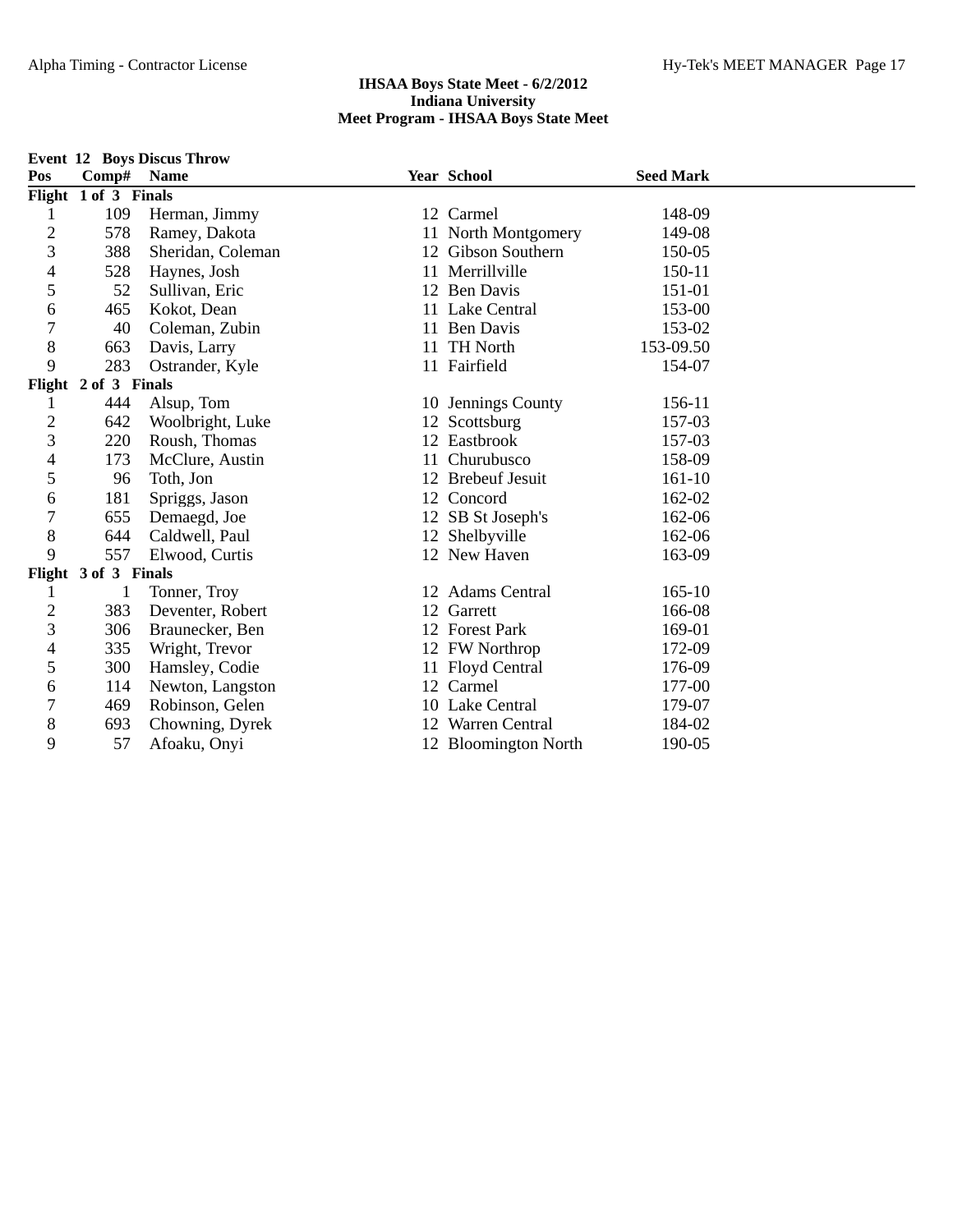|                          |                      | Event 13 Boys Shot Put |    |                      |                  |
|--------------------------|----------------------|------------------------|----|----------------------|------------------|
| Pos                      | Comp# Name           |                        |    | Year School          | <b>Seed Mark</b> |
|                          | Flight 1 of 3 Finals |                        |    |                      |                  |
| 1                        | 436                  | Back, Tyler            |    | 11 Jay County        | 51-05.50         |
| $\overline{\mathbf{c}}$  | 69                   | Albanese, Tony         |    | 12 Bloomington South | 51-06.75         |
| 3                        | 663                  | Davis, Larry           | 11 | <b>TH North</b>      | 51-10.50         |
| $\overline{\mathcal{A}}$ | 220                  | Roush, Thomas          |    | 12 Eastbrook         | 51-11.25         |
| 5                        | 297                  | Archer, Andrew         |    | 12 Floyd Central     | 52-01.00         |
| 6                        | 173                  | McClure, Austin        |    | 11 Churubusco        | 52-04.00         |
| $\overline{7}$           | 335                  | Wright, Trevor         |    | 12 FW Northrop       | 52-04.50         |
| 8                        | 11                   | Alexander, Chase       |    | 11 Avon              | 52-06.00         |
| 9                        | 134                  | Bell, Nate             |    | 12 Castle            | 53-00.50         |
|                          | Flight 2 of 3 Finals |                        |    |                      |                  |
| 1                        | 654                  | Thomas, Tony           |    | 12 South Bend Riley  | 53-05.00         |
| $\overline{c}$           | 3                    | Beeks, Julian          |    | 12 Andrean           | 54-00.00         |
| 3                        | 698                  | Lee, LaShawn           |    | 11 Warren Central    | 54-01.00         |
| $\overline{4}$           | 201                  | McNeil, Lukayus        |    | 10 Decatur Central   | 54-01.00         |
| 5                        | 189                  | Kral, Tyler            |    | 12 Crown Point       | 54-02.25         |
| 6                        | 530                  | Palm, Anthony          |    | 12 Merrillville      | 54-02.75         |
| $\boldsymbol{7}$         | 401                  | Beeson, Tyler          | 10 | Greenfield-Central   | 54-04.00         |
| $8\,$                    | 391                  | Daniels, Brandon       | 12 | Goshen               | 54-09.50         |
| 9                        | 176                  | DeDomenic, Mike        |    | 12 Columbus North    | 54-11.50         |
| Flight                   | 3 of 3 Finals        |                        |    |                      |                  |
| 1                        | 39                   | Colbert, Timothy       |    | 12 Ben Davis         | 55-02.50         |
| $\overline{c}$           | 222                  | Price, Josiah          |    | 12 Eastern (Gre      | 55-08.50         |
| 3                        | 104                  | Duncan, Jalen          |    | 12 Carmel            | 56-00.25         |
| 4                        | 469                  | Robinson, Gelen        |    | 10 Lake Central      | 56-07.50         |
| 5                        | 23                   | Smith, Josh            |    | 12 Avon              | 56-08.50         |
| 6                        | 631                  | Little, Joseph         |    | 12 Portage           | 57-05.50         |
| $\boldsymbol{7}$         | 57                   | Afoaku, Onyi           |    | 12 Bloomington North | 57-09.25         |
| $8\,$                    | 306                  | Braunecker, Ben        |    | 12 Forest Park       | 58-08.50         |
| 9                        | 114                  | Newton, Langston       |    | 12 Carmel            | 61-00.50         |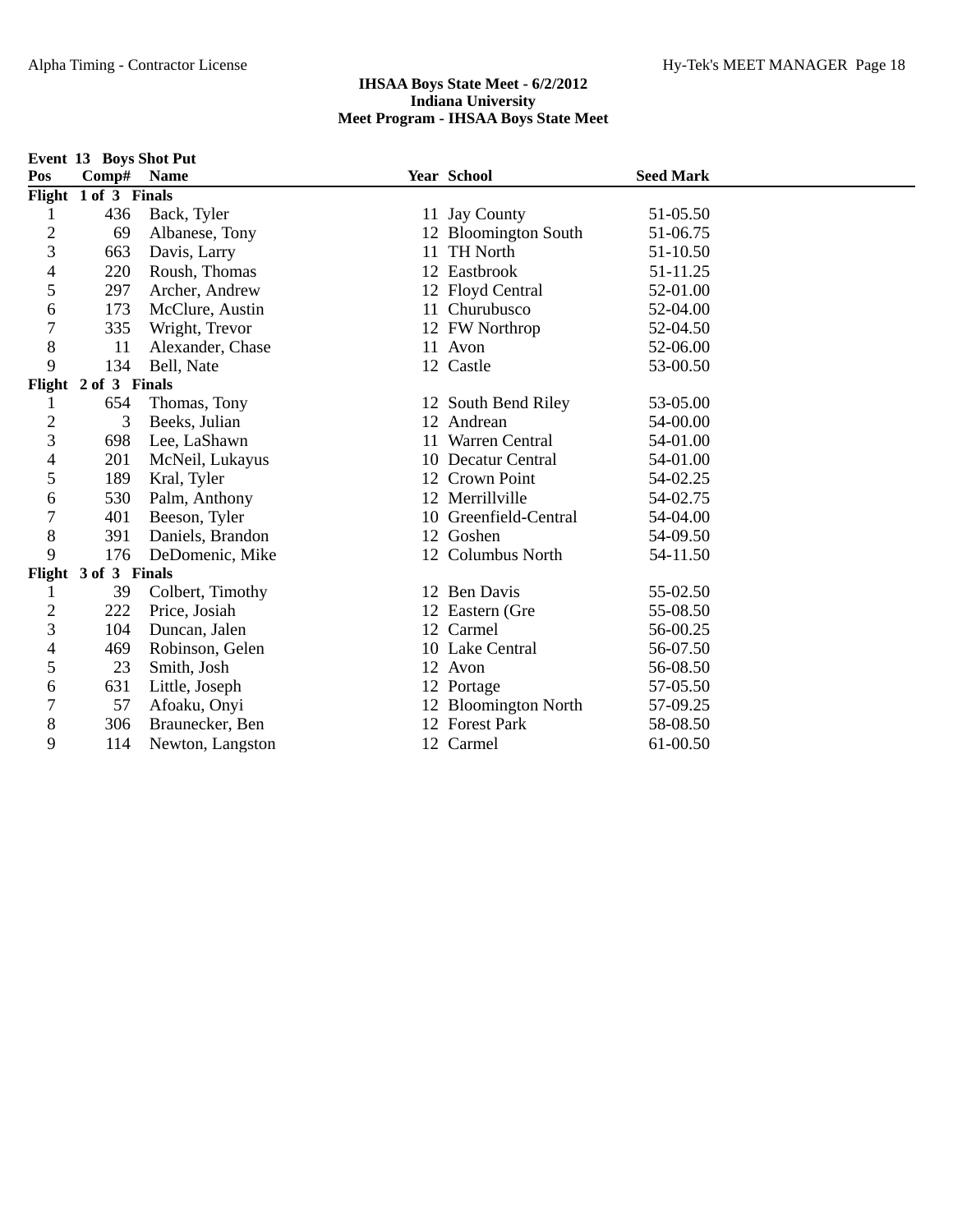|                          |                      | <b>Event 14 Boys Long Jump</b> |                       |                  |  |
|--------------------------|----------------------|--------------------------------|-----------------------|------------------|--|
| Pos                      |                      | Comp# Name                     | Year School           | <b>Seed Mark</b> |  |
|                          | Flight 1 of 3 Finals |                                |                       |                  |  |
| 1                        | 221                  | Cole, Grant                    | 11 Eastern (Gre       | 22-02.50         |  |
| $\overline{c}$           | 426                  | Reitzug, Zach                  | 11 Hamilton Sou       | 22-03.00         |  |
| 3                        | 477                  | Schreiber, Scott               | 11 LaPorte            | 22-04.00         |  |
| $\overline{4}$           | 433                  | Jones, Nicholas                | 12 Highland           | 22-04.50         |  |
| 5                        | 445                  | Emerson, Devan                 | 11 Jimtown            | 22-05.75         |  |
| 6                        | 236                  | Jackson, Shawn                 | 12 Emmerich Manual    | 22-09.75         |  |
| $\overline{7}$           | 386                  | Johnson, Lonnie                | 10 Gary West Side     | 23-00.00         |  |
| $8\,$                    | 480                  | Brown, Jeron                   | 12 Lawrence Central   | 23-01.00         |  |
| 9                        | 650                  | Shead, Tony                    | 12 South Bend Clay    | 23-01.25         |  |
|                          | Flight 2 of 3 Finals |                                |                       |                  |  |
| 1                        | 504                  | Helton, Kenton                 | 12 Linton-Stockton    | 21-07.25         |  |
| $\overline{c}$           | 125                  | Fisher, Justin                 | 12 Carroll FW         | 21-08.00         |  |
| 3                        | 455                  | McQuay, Carl                   | 11 Lafayette Je       | 21-09.00         |  |
| 4                        | 20                   | Mikell, Devyn                  | 11 Avon               | 21-09.25         |  |
| 5                        | 637                  | Cervantes, Jaime               | 12 River Forest       | 21-10.75         |  |
| 6                        | 418                  | Christensen, Taylor            | 11 Hamilton Sou       | 21-10.75         |  |
| $\overline{7}$           | 51                   | Stella, Anthony                | 12 Ben Davis          | 21-11.00         |  |
| 8                        | 529                  | Jamerson, Austin               | 11 Merrillville       | 22-00.25         |  |
| 9                        | 485                  | Gardner, Marciellion           | 12 Lawrence Central   | 22-01.25         |  |
|                          | Flight 3 of 3 Finals |                                |                       |                  |  |
| 1                        | 695                  | Dodd, Jacorey                  | 12 Warren Central     | 20-03.75         |  |
| $\overline{c}$           | 402                  | Dickerson, Jr., Matthew        | 12 Greenfield-Central | 20-05.50         |  |
| 3                        | 246                  | Washington, Julian             | 12 Evansville Bosse   | 20-08.00         |  |
| $\overline{\mathcal{A}}$ | 145                  | Elsey, Jordan                  | 12 Center Grove       | 20-10.00         |  |
| 5                        | 247                  | Sullivan, Avion                | 10 Evansville Central | 21-00.25         |  |
| 6                        | 83                   | Madden, Tyler                  | 11 Boonville          | 21-00.75         |  |
| $\overline{7}$           | 359                  | Robinson, Carrington           | 11 Fort Wayne Wayne   | 21-02.50         |  |
| $8\,$                    | 356                  | Brown, Harold                  | 11 FW South Side      | 21-03.25         |  |
| 9                        | 518                  | Partee, Jordan                 | 10 Madison Cons.      | 21-03.25         |  |
| 10                       | 443                  | Scott, Chase                   | 11 Jeffersonville     | 21-05.25         |  |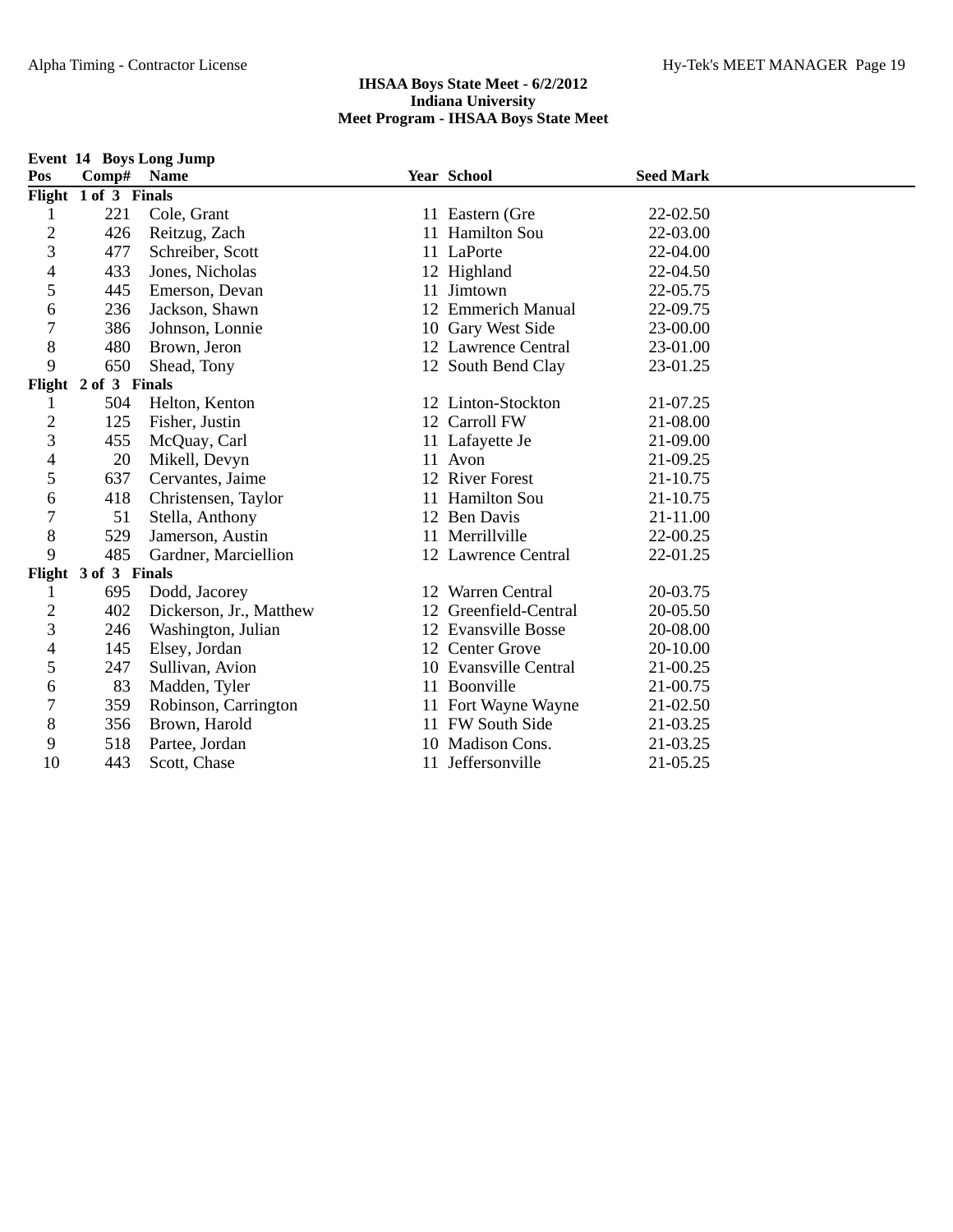|                |                      | Event 15 Boys High Jump |    |                      |                  |  |
|----------------|----------------------|-------------------------|----|----------------------|------------------|--|
| Pos            | Comp#                | <b>Name</b>             |    | <b>Year School</b>   | <b>Seed Mark</b> |  |
|                | Flight 1 of 1 Finals |                         |    |                      |                  |  |
| 1              | 423                  | Marshall, Aaron         |    | 12 Hamilton Sou      | 6-03.00          |  |
| $\overline{c}$ | 658                  | Christensen, Jason      |    | 09 Southmont         | 6-03.00          |  |
| 3              | 389                  | Carboneau, Reade        |    | 12 Goshen            | 6-03.00          |  |
| 4              | 640                  | Grigsby, Cameron        |    | 12 Salem             | 6-04.00          |  |
| 5              | 400                  | Stuckwisch, Hayden      |    | 11 Greencastle       | 6-04.00          |  |
| 6              | 405                  | Sellers, Sean           |    | 10 Greensburg        | 6-04.00          |  |
| 7              | 213                  | Brown, Nathan           |    | 12 East Noble        | 6-04.00          |  |
| 8              | 690                  | Peetz, Skyler           |    | 11 Waldron           | 6-04.00          |  |
| 9              | 739                  | Davis, Dejan            | 11 | Whiteland Co         | 6-04.00          |  |
| 10             | 175                  | Rethlake, Matt          |    | 12 Columbia City     | 6-04.00          |  |
| 11             | 722                  | McGee, Thamarr          | 11 | Washington T         | 6-04.00          |  |
| 12             | 680                  | Jaeger, Nick            |    | 12 TH South          | 6-04.00          |  |
| 13             | 529                  | Jamerson, Austin        | 11 | Merrillville         | 6-05.50          |  |
| 14             | 260                  | Blackman, Eric          |    | 11 EV Harrison       | 6-05.50          |  |
| 15             | 49                   | Rowe, Alexander         |    | 12 Ben Davis         | 6-05.50          |  |
| 16             | 434                  | Stewart, Matthew        |    | 11 Hobart            | 6-05.50          |  |
| 17             | 270                  | Hartz, Jace             |    | 11 EV Mater Dei      | $6 - 05.50$      |  |
| 18             | 448                  | Keller, Stephen         |    | 12 Kouts             | $6 - 05.50$      |  |
| 19             | 582                  | Moffitt, Michael        |    | 12 Oak Hill          | 6-05.50          |  |
| 20             | 639                  | Schott, Will            |    | 12 Roncalli          | 6-05.50          |  |
| 21             | 659                  | Thompson, Cody          |    | 10 Southridge        | 6-05.50          |  |
| 22             | 650                  | Shead, Tony             |    | 12 South Bend Clay   | 6-06.00          |  |
| 23             | 77                   | Olson, Alex             |    | 10 Bloomington South | 6-06.00          |  |
| 24             | 456                  | Rogers, Derrick         |    | 12 Lafayette Je      | 6-06.00          |  |
| 25             | 223                  | Wolf, Tevin             |    | 11 Eastern (Pekin)   | 6-06.00          |  |
| 26             | 484                  | Freeman, Richard        |    | 11 Lawrence Central  | 6-06.50          |  |
| 27             | 209                  | Lloyd, Kenneth          |    | 11 Ecc               | 6-07.00          |  |
| 28             | 716                  | Kolbe, Stephen          |    | 10 Warsaw Community  | 6-07.00          |  |
| 29             | 566                  | Metzger, Mitch          |    | 12 North Central     | 6-07.50          |  |
| 30             | 495                  | Smith, Chrisjaan        |    | 12 Lawrence Central  | 6-07.50          |  |